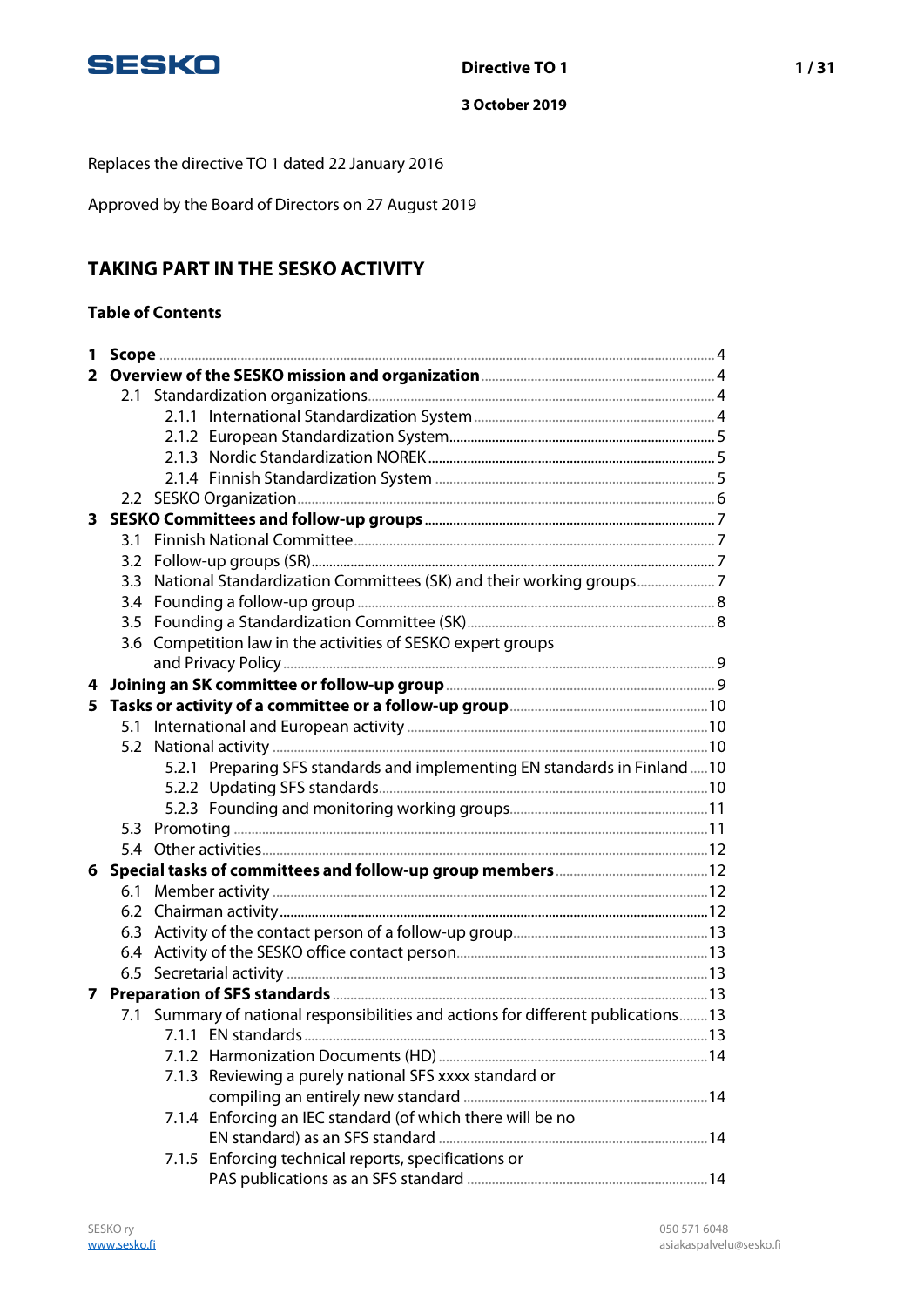

## **Directive TO 1** 2/31

## **3 October 2019**

|                |     | 7.1.6 Translation of technical reports, specifications or                     |  |
|----------------|-----|-------------------------------------------------------------------------------|--|
|                |     |                                                                               |  |
|                |     |                                                                               |  |
|                |     |                                                                               |  |
|                |     |                                                                               |  |
|                |     |                                                                               |  |
|                |     |                                                                               |  |
|                |     | 7.4.3 Processing statements and voting on                                     |  |
|                |     |                                                                               |  |
|                |     |                                                                               |  |
|                |     | 7.4.5 Finalizing an SFS-EN standard for translation into Finnish.  18         |  |
|                |     |                                                                               |  |
|                |     |                                                                               |  |
|                |     |                                                                               |  |
|                |     |                                                                               |  |
|                |     |                                                                               |  |
|                |     |                                                                               |  |
|                |     |                                                                               |  |
|                |     | 8 Complaints on standards and their preparation, and on committee activity 20 |  |
|                |     |                                                                               |  |
| <b>Annex A</b> |     |                                                                               |  |
|                | A.1 |                                                                               |  |
|                | A.2 |                                                                               |  |
|                | A.3 |                                                                               |  |
|                | A.4 |                                                                               |  |
|                | A.5 |                                                                               |  |
|                |     |                                                                               |  |
|                |     | An example of summons and agenda for a committee meeting24                    |  |
|                |     |                                                                               |  |
| <b>Annex B</b> |     | The national processing of the IEV terms verified by                          |  |
|                |     |                                                                               |  |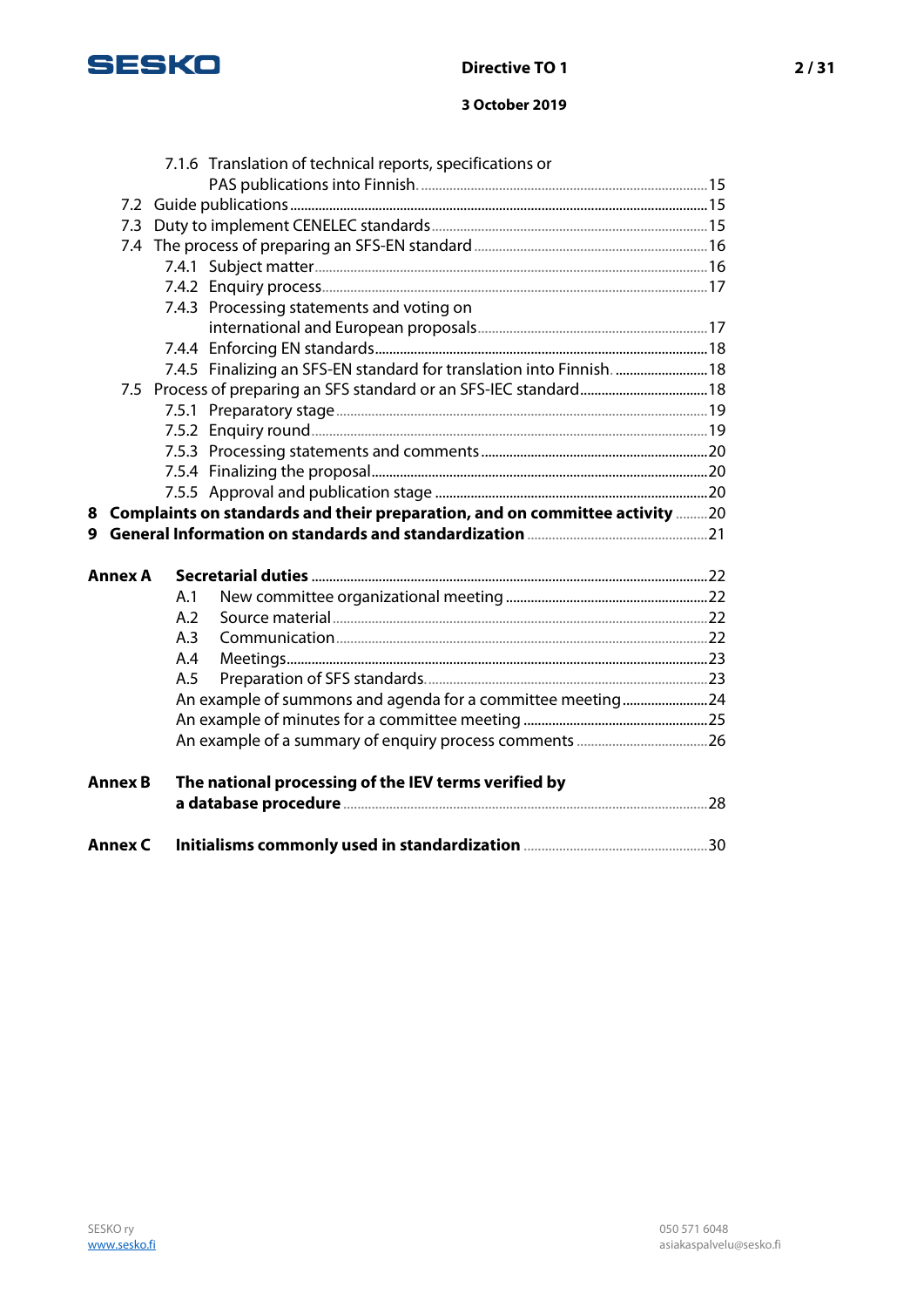

This Directive has the following significant changes compared to the previous version:

- Changes have been made due to the introduction of the new IEC and CENELEC document server IEC/CENELEC Collaboration Platform [\(https://collaborate.iec.ch\)](https://collaborate.iec.ch/).
- It contains references to competition law and data protection principles (paragraph 3.6).
- A summary with links to instructions for experts found on the SESKO website (section 6) has been added.
- New EN numbering principle was added for those cases in which the EN standard is identical to the corresponding IEC standard (e.g. paragraph 7.1.1).
- The principle of delivering EN standards identical to IEC standards to experts has been changed (paragraph 7.4.4).
- The content of the Directive has been editorially updated.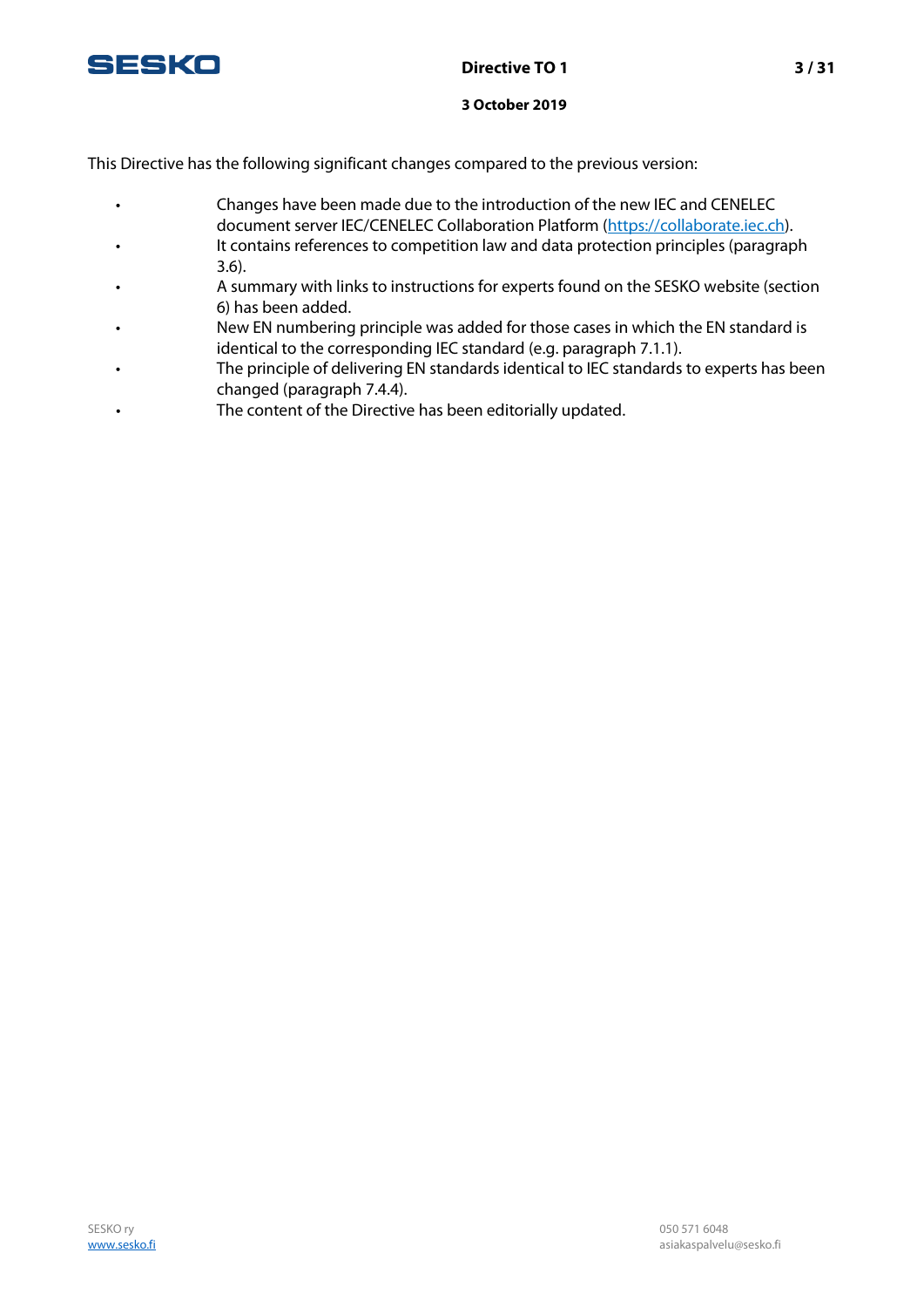

## **1 SCOPE**

This Directive is intended for SESKO national standardization committees and follow-up groups. The primary objective of the directive is to unify the working practices of committees and follow-up groups in carrying out their practical tasks.

This directive, concerning standardization, is connected to the Finnish Standards Association (SFS) directive **SFS Guide 4**: The working procedure and structure of a national SFS standard and to **SFS Guide 5**: National working procedure for European and International Standards and other deliverables. These guides can be found in the website of the Finnish Standards Association [\(www.sfs.fi\)](http://www.sfs.fi/) [Publications and services](http://www.sfs.fi/julkaisut_ja_palvelut/hyodyllisia_aineistoja?fid=55)  $\rightarrow$  Useful material. For international electrotechnical work, the instructions for SESKO's participation in IEC (TO 2) and CENELEC (TO 3) have been published and they can be found on the SESKO website [\(www.sesko.fi\)](http://www.sesko.fi/) [Standards](https://www.sesko.fi/en/standards/sesko_directives) →SESKO Directives.

## **2 OVERVIEW OF THE SESKO MISSION AND ORGANIZATION**

#### **2.1 Standardization organizations**

#### 2.1.1 International Standardization System

#### **[IEC](http://www.iec.ch/)**

The International Electrotechnical Commission (IEC) is an international organization for standardization in the electrical and electronics industry and was founded in 1906. There are currently 60 member countries and 23 associate members in the IEC, however the IEC standards are the basis for national regulations and standards in over a hundred countries. The member countries are equal in all the technical and administrative governing bodies of the organisation. IEC publishes international IEC standards, technical reports, technical specifications, publicly available specifications (PAS) and other recommendations. More details on the IEC activity can be found in SESKO Directive TO 2.

## **[ISO](http://www.iso.org/)**

The International Organization for Standardization (ISO) was founded in 1947. Its field of expertise covers everything but electrotechnology and telecommunications. Collaboration on technical issues between IEC and ISO is constantly increasing. ISO publishes international ISO Standards except for electrical and telecommunications sectors. Information technology standardization is the responsibility of ISO/IEC Joint Technical Committee JTC 1.

## **[ITU](http://www.itu.int/)**

The International Telecommunication Union (ITU) is responsible for the international standardization of telecommunications. It was founded in 1865, and its members are usually telecommunications regulatory authorities for different countries. ITU publishes recommendations.

## 2.1.2 European Standardization System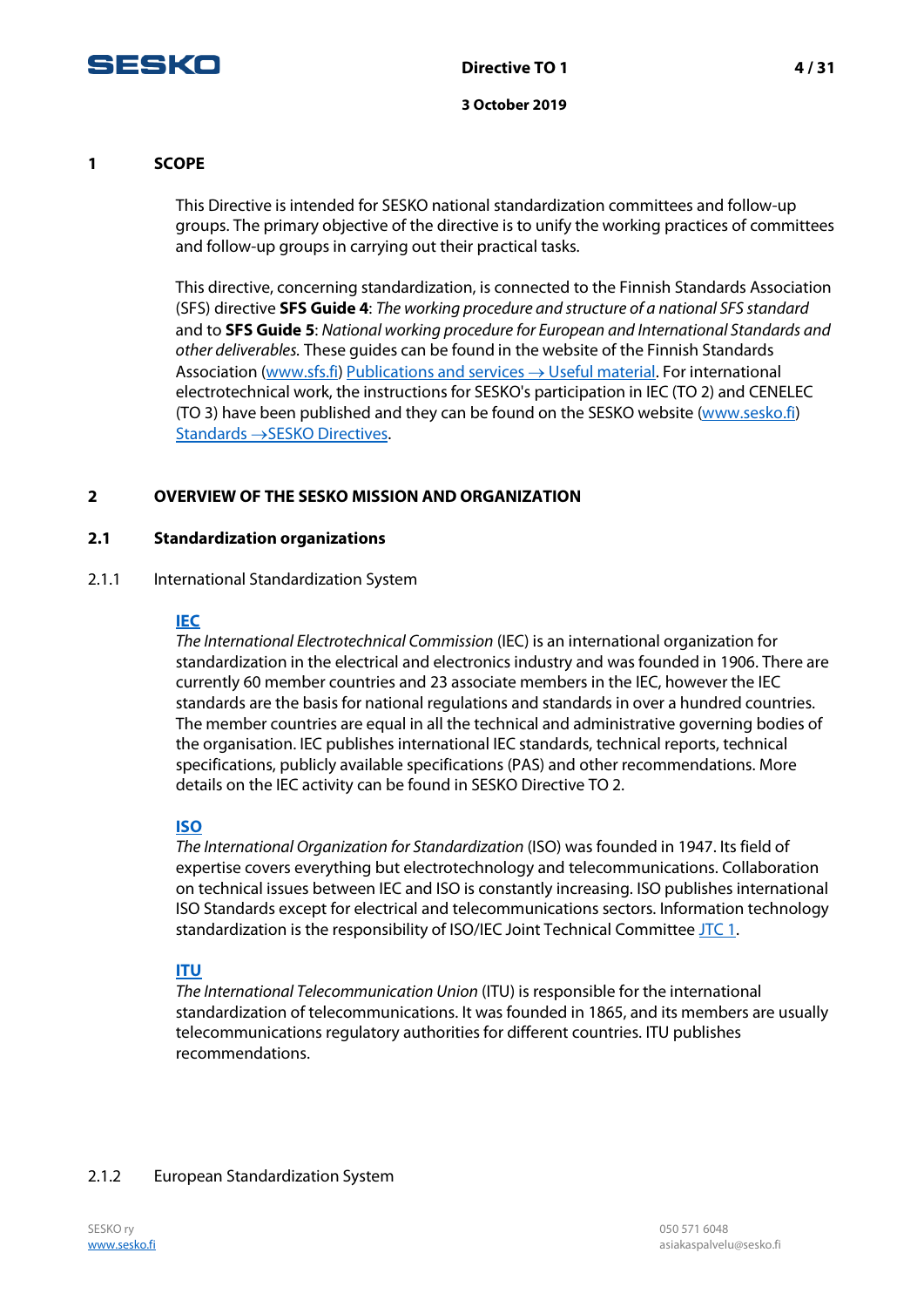

## **[CENELEC](http://www.cenelec.eu/)**

The European Committee for Electrotechnical Standardization (CENELEC) is a European electrotechnical organization with 33 member countries and 13 associate members from the EU and EFTA countries. CENELEC produces EN standards, CENELEC technical specifications and technical reports, and Harmonization Documents (HD). More details on CENELEC activity can be found in SESKO Directive TO 3.

## **[CEN](http://www.cen.eu/)**

European Committee for Standardization (CEN) is a European organization that covers standardization for everything but electrotechnology and telecommunications. Its member countries are identical to those of CENELEC.

#### **[ETSI](http://www.etsi.org/)**

European Telecommunications Standards Institute (ETSI) is the third independent European standardization organisation which is recognized by EU and EFTA as a European standardization organisation alongside CEN and CENELEC. ETSI publishes EN standards within the field of telecommunications.

2.1.3 Nordic Standardization NOREK

Nordiska Elektrotekniska Kommissionerna (NOREK) is the unofficial cooperation organization of the Nordic countries in standardization of the electric sector. Under this name there have been meetings in some special cases to prepare common Nordic views on international proposals.

2.1.4 Finnish Standardization System

#### **[SESKO](http://www.sesko.fi/)**

SESKO is the national electrotechnical standardization organization in Finland. According to its rules, SESKO represents Finland in its field both internationally (IEC) and in Europe (CENELEC) and, as a result of this co-operation, creates national SFS standards. In addition, SESKO is involved in certain certification systems. SESKO, as it is today, has been in operation since 1965.

## **[SFS](http://www.sfs.fi/)**

The Finnish Standards Association SFS is the central standardization organization in Finland, responsible for implementing and publishing national SFS standards. SFS standards are mainly created by **[SFS standards-writing bodies](http://www.sfs.fi/sfs_ry/organisaatio/toimialayhteisot)**. SESKO is a member of SFS Association for the ISO and CEN committees for lighting and laser equipment. SFS is a member of ISO and CEN. SFS has been operating in its current form since 1947.

#### **[TRAFICOM](http://www.traficom.fi/)**

Traficom is responsible for standardization of telecommunications in Finland.

#### **SFS standards-writing bodies**

Entities that have concluded industry agreements with SFS. There are 12 standards-writing bodies in total, the list of which is available on the SFS website.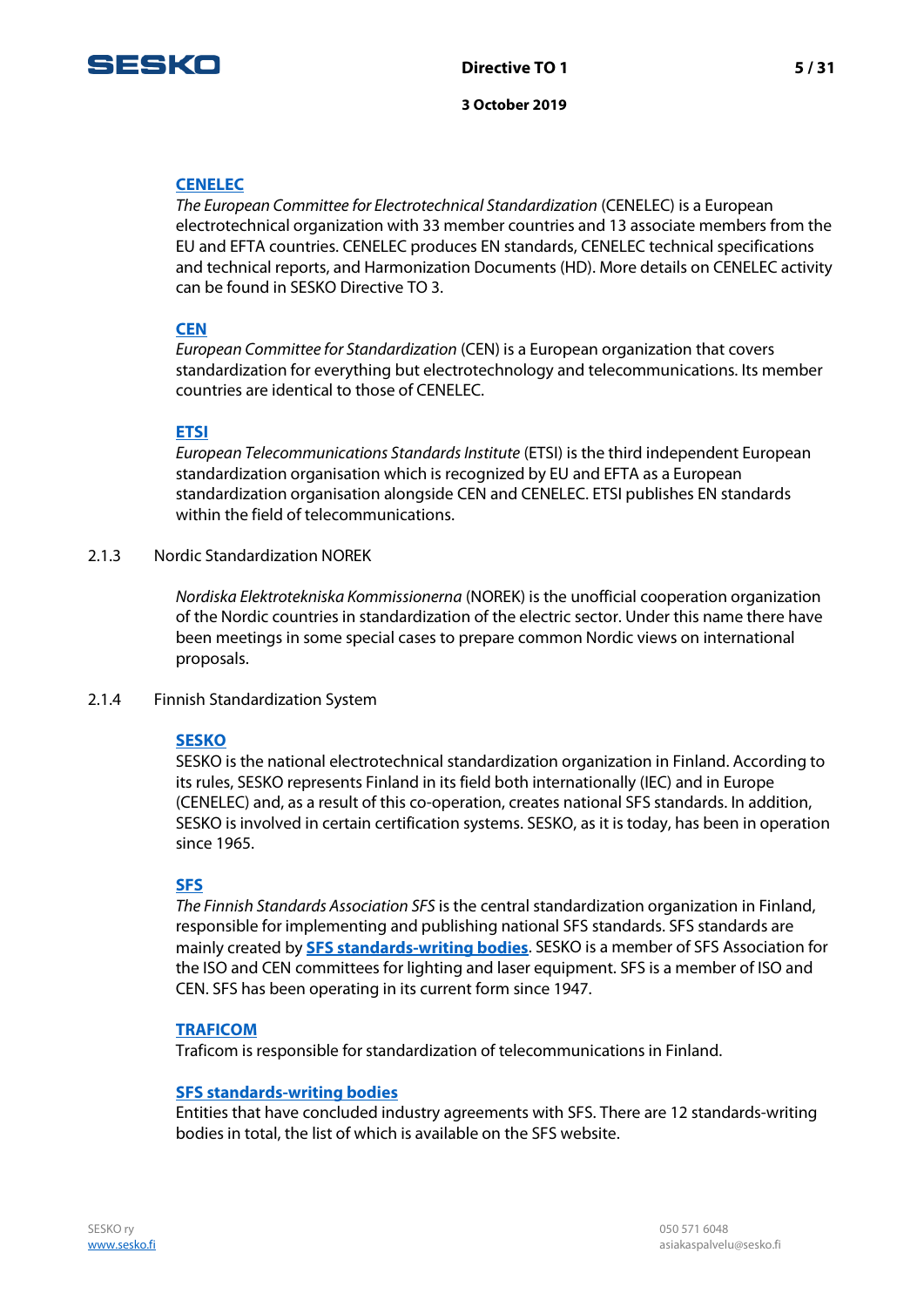





## **2.2 SESKO Organization**

Members (associations or companies) gather for the Annual General Meeting in spring and for elections in autumn. The Board of Directors of the Association manages the finances and technical work. SESKO has standardization committees and follow-up groups comprising around 500 expert members for engaging in actual standardization work.

The SESKO office manages the practical routines involved in the preparation of standards, such as secretarial functions for committees, development of standards, consulting on IEC and EN standards, outreach activities and other support functions for the association.



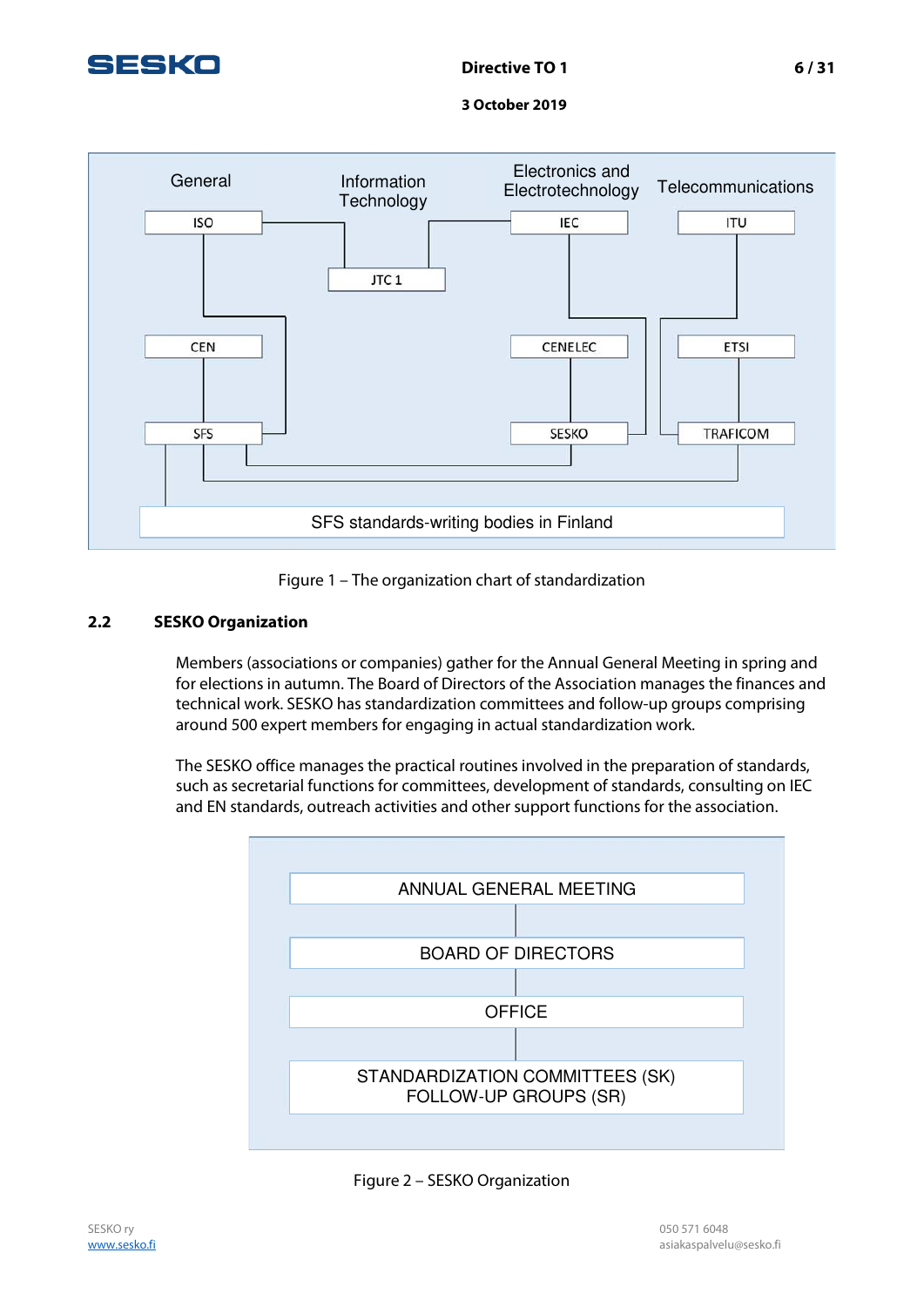

## **3 SESKO COMMITTEES AND FOLLOW-UP GROUPS**

#### **3.1 Finnish National Committee**

The term **Finnish National Committee** (FINC) refers to SESKO, a member organization of IEC and CENELEC.

#### **3.2 Follow-up groups (SR)**

For SESKO, the term "**follow-up group**" refers to the Finnish expert group responsible for a specific technical committee or subcommittee of IEC or CENELEC (including **project groups**).

The follow-up group consists of a **contact person** and **representatives** of different interests who are registered in this group.

Follow-up groups shall follow international and/or European standardization and contribute to it when necessary. The follow-up group, under the supervision of SESKO, communicates mostly by email, and their work is based on interaction between members. SESKO's responsible persons are listed by subject on the SESKO website [https://www.sesko.fi/yhteystiedot/aihealueet\\_vastuuhenkilot](https://www.sesko.fi/yhteystiedot/aihealueet_vastuuhenkilot) 

#### **3.3 National standardization committees (SK) and their working groups**

**A national standardization committee** (SK) is a committee **appointed by the SESKO Board of Directors** and acting within the framework of SESKO to develop SFS standards for the electrotechnical sector and to participate in international activity in this field. The committees are usually the **permanent Finnish mirror committees** of the most important international committees for Finland. Their scope includes one or several IEC or CENELEC technical committees.

The Board can also set up standardization committees purely for national specific tasks. Committees can establish subordinate working groups.

The members of the committees comprise a **chairman** and a **secretary** appointed by the SESKO Board of Directors, and **members** representing different interests who have registered for the work of the committee. The aim is to assemble the committees so that they include sufficient representation from all essential stakeholders of the field.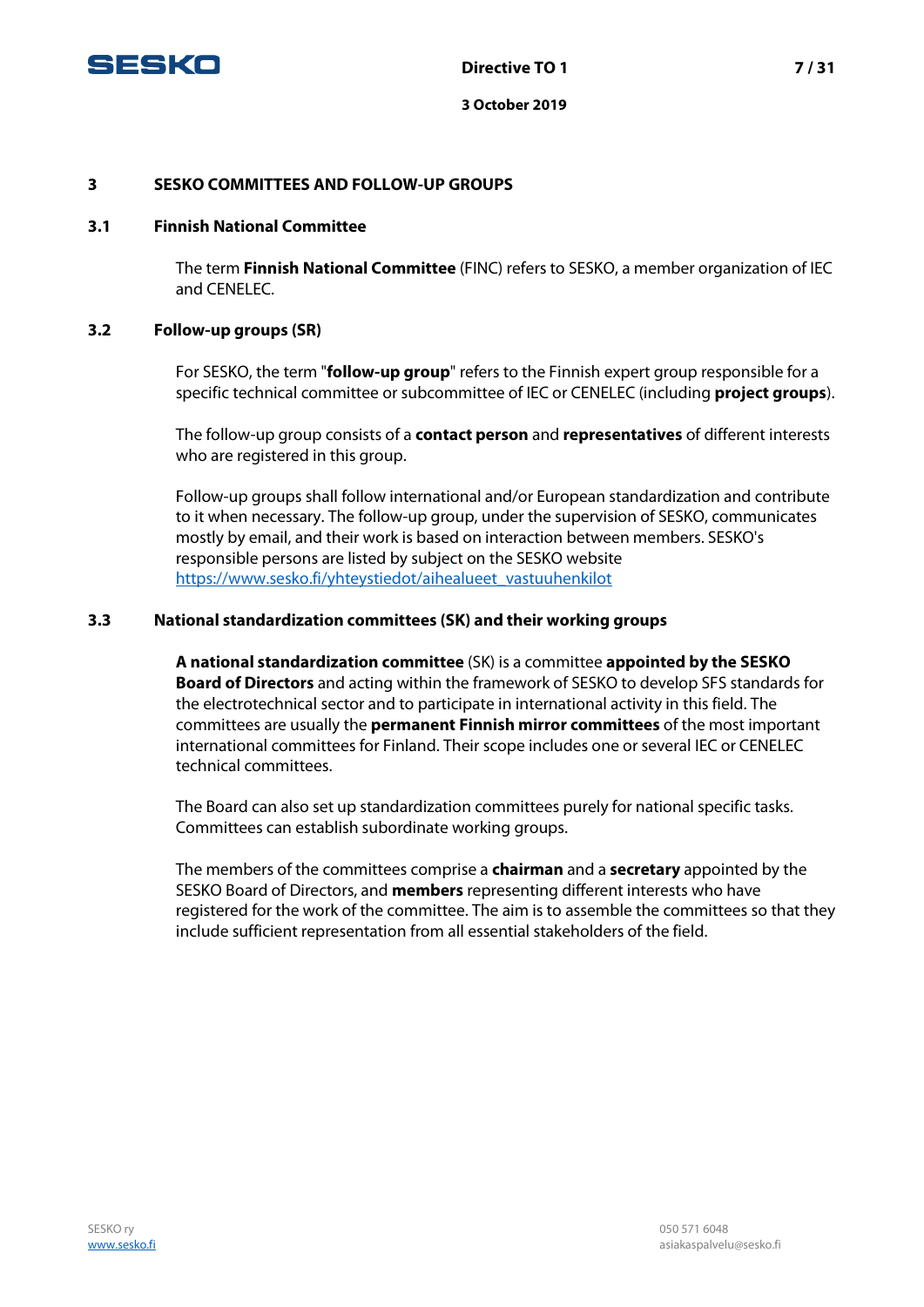

| <b>The</b><br>corresponding<br>national follow-up<br>group to an IEC<br>committee | The corresponding<br>national follow-up<br>group to a<br><b>CENELEC</b><br>committee | <b>Standardization</b><br><b>Committee (SK)</b> | <b>Way of working</b>                                                                                                                                                                   |
|-----------------------------------------------------------------------------------|--------------------------------------------------------------------------------------|-------------------------------------------------|-----------------------------------------------------------------------------------------------------------------------------------------------------------------------------------------|
| IEC TC 23<br>IEC SC 23 B<br>IEC SC 23G<br>IEC SC 23H                              | CLC TC 23BX                                                                          | SK 23                                           | <b>Committee</b> developing standards for<br>plugs, socket-outlets, switches and<br>connecting devices, which includes several<br>IEC and CENELEC follow-up groups                      |
|                                                                                   | <b>CLC TC 215</b>                                                                    | SK 215                                          | <b>Committee</b> developing standards for<br>electrotechnical aspects of<br>telecommunication equipment, under<br>which there is a follow-up group mirroring<br>the CENELEC committee   |
| IECTC <sub>3</sub><br>IEC SC 3C<br>IEC SC 3D                                      |                                                                                      | SK <sub>3</sub>                                 | <b>Committee</b> developing standards for<br>information structures, documentation<br>and graphical symbols, which includes<br>follow-up groups mirroring IEC committees                |
| IECTC72                                                                           | CLC TC 72                                                                            |                                                 | National follow-up groups (not SK<br>committees) responsible for the IEC and<br>CENELEC committees which develop<br>standards for automatic control devices for<br>household appliances |

Figure 3 – Examples of different expert groups

## **3.4 Founding a follow-up group**

Follow-up groups will be established as new technical standardization committees are created by IEC or CENELEC. The SESKO office will find out whether Finnish companies and organizations are interested in participating in the follow-up group in question. For each follow-up group, a **contact person** from the SESKO office will be appointed, who will be responsible for the activities of the group and help its members as necessary.

If the follow-up group is not within the competence of any committee, i.e. it is completely independent, any member of the follow-up group can act as a contact person. The SESKO office appoints the contact person.

## **3.5 Founding a Standardization Committee (SK)**

The SESKO office is constantly monitoring the need for establishing new standardization committees. The criteria are the number of companies in the follow-up group and the importance of the industry for Finnish business, such as

- customer needs
- enhancing Finnish competitiveness
- benefits and needs for the participation of small and medium-sized enterprises
- significant Finnish expertise
- horizontal, i.e. broad user base
- significant impact on safety, health, environment, energy efficiency
- new technical area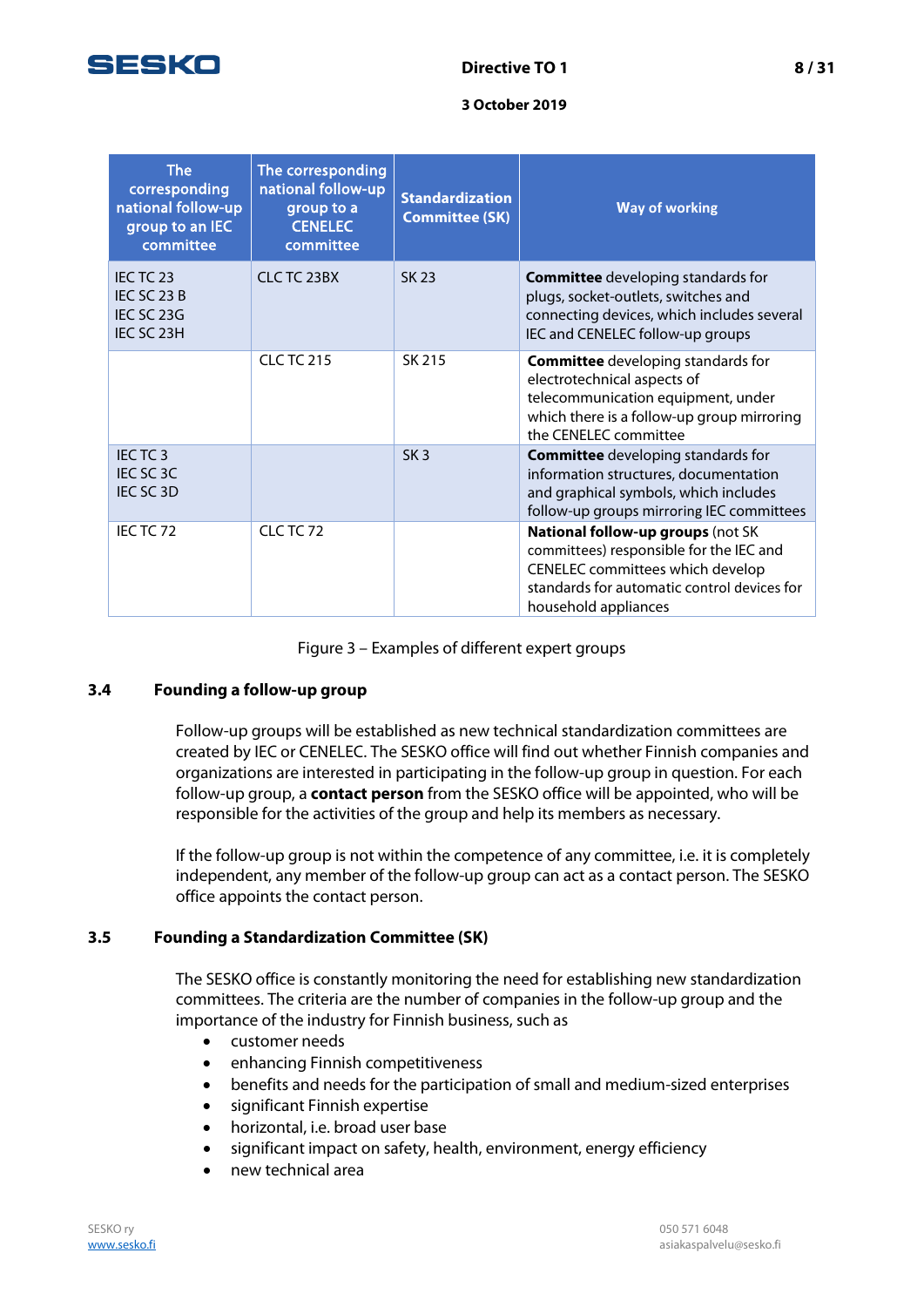



• nationally important field.

When in some sector the need arises for a new standardization committee, the issue is discussed in the SESKO Board. If it is decided to establish a new SK committee, the SESKO office will determine the interest of companies and associations to participate. As soon as the **Board of Directors** approves the composition of the committee, the SESKO office will send a memorandum on the mission and the composition of the committee to the members.

Any member of the committee can be a contact person for the follow-up group(s) within the competence of the SK committee. The committee appoints one of its members as a contact person.

## **3.6 Competition law in the activities of SESKO expert groups and Privacy Policy**

The activities of SESKO committees, follow-up groups and other expert groups shall be consistent with the internal guidelines approved by the SESKO Board of Directors, "Compliance with competition law in the activities of SESKO committees and working groups".

http://www.sesko.fi/files/463/so\_21\_-\_lyhennelma\_-\_kilpailulainsaadannon\_huomiottaminen\_standardoinnissa.pdf

The SESKO Data Protection Policy is available on the website [https://www.sesko.fi/sesko\\_ry/tietosuoja](https://www.sesko.fi/sesko_ry/tietosuoja)

## **4 JOINING AN SK COMMITTEE OR FOLLOW-UP GROUP**

Membership in committees and follow-up groups requires the payment of an **annual participation fee**. The annual participation fee entitles the members of the committee and the follow-up group to the following services:

- **Membership** in the national standardization committee or membership in follow-up groups (IEC, CENELEC and CEN committees, and CENELEC project groups)
- **Access** to IEC, CENELEC and SESKO document services
- National **standard proposals** as well as the IEC, CENELEC and CEN proposals within the scope of the relevant committee or follow-up group
- Opportunity for **participation** in meetings of relevant IEC and CENELEC committees and their working groups
- **Completed EN standards** of the relevant CENELEC committee and Harmonization Documents (HD)
- Opportunity to apply for a **travel grant** for meetings of the international committee and working group
- New SFS standards in **Finnish** by the SK committee
- **SESKO Annual Publication**
- **List** of adopted and published standards of the previous year, published in January (on the website)
- SESKO Technical Expert **advice**
- For the contact persons of the IEC follow-up groups: the new IEC standards (in digital format) of the relevant IEC committee.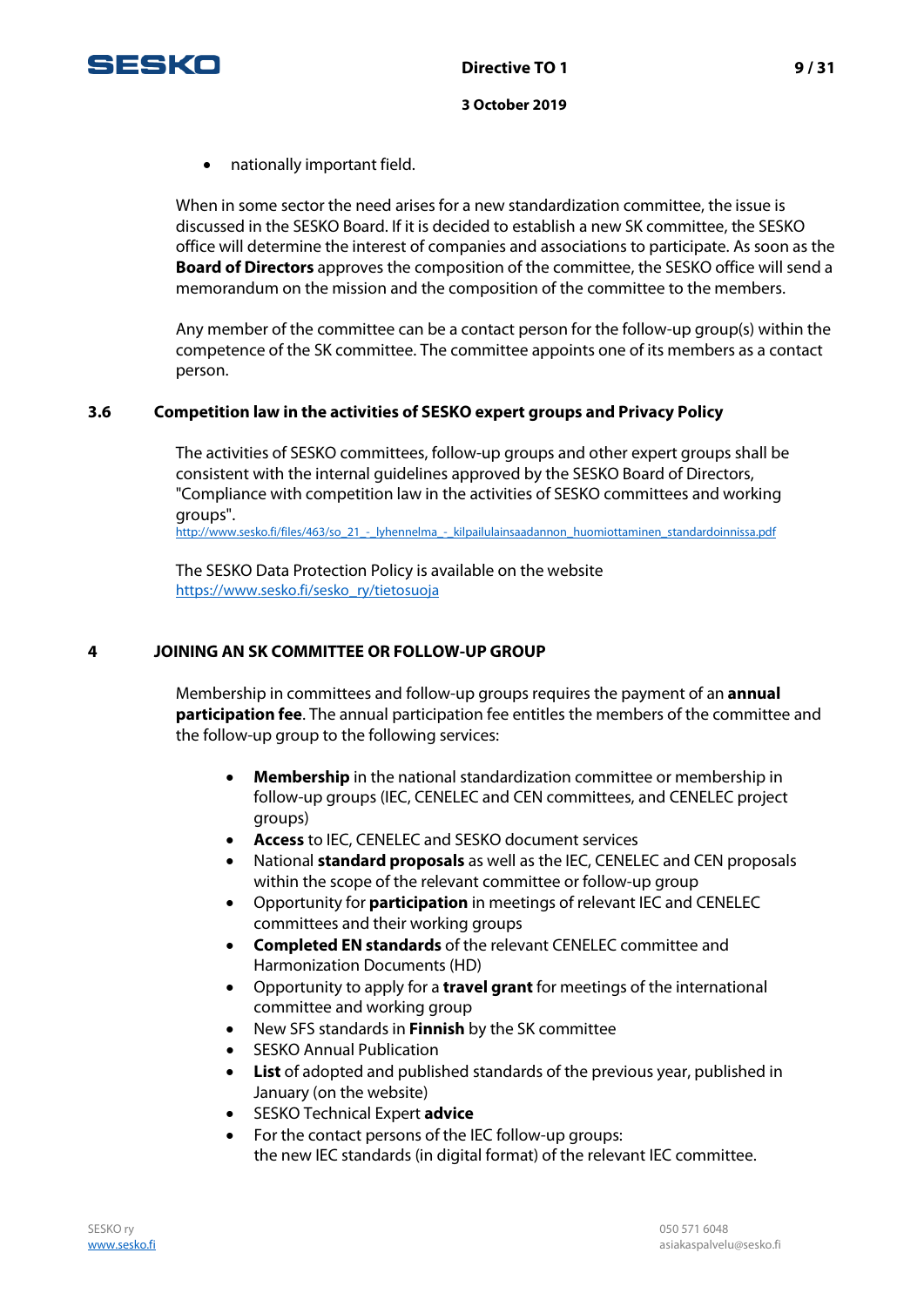

Further information on participating in SESKO expert groups can be found on the SESKO website <https://www.sesko.fi/osallistuminen>

## **5 MISSION OR ACTIVITIES OF A COMMITTEE OR A FOLLOW-UP GROUP**

The activities of the SESKO national expert group are summarized as follows:

- **commenting** on standard drafts and resolutions to be taken at meetings
- assessment of the **need for translation** of standards and commenting on translations, if necessary
- development, maintenance and abolition of the **purely national** standards
- identification of the need for and preparation of **handbooks** and other publications or guidelines
- **information dissemination** and promotion of standards usage
- **cooperation** with relevant authorities.

## **5.1 International and European activity**

The mission of the Standardization Committee, as well as the independent follow-up group, is to **follow and participate in** international standardization work in its field and be responsible for the technical content and resolution of issues in Finland.

More detailed instructions on participating in the activities of IEC and CENELEC are shown in separate Directives (TO 2 and TO 3), approved by the Board of Directors of SESKO.

## **5.2 National activity**

5.2.1 Preparation of SFS standards and implementing EN standards in Finland

The task of the national SK committee is to continuously **monitor** and study the need and appropriateness of standardization in every field in Finland. All EN standards will be **automatically** published digitally as English-language SFS-EN or SFS-EN IEC standards (from 2018 onwards). The committee or the follow-up group may suggest to the SESKO office which International or European Standards should be translated into Finnish.

#### 5.2.2 Updating SFS standards

There are some so-called purely national SFS standards (code SFS xxxx). The role of the national SK committee is to control the applicability of existing national SFS standards in their field. Outdated standards will be revised or proposed for withdrawal. The recommended national standards revision interval shall **not exceed five years**.

Standards based on International and European Standards (SFS-EN, SFS-EN IEC, SFS-IEC) shall be renewed or updated when the original publications are revised.

The SESKO office takes care of maintaining the SFS standards that fall under the remit of independent follow-up groups. It shall be noted that an SFS standard, which does not comply with the EN standard or the HD document shall be updated or withdrawn within the CENELEC timelines (see TO 3).

5.2.3 Founding and monitoring working groups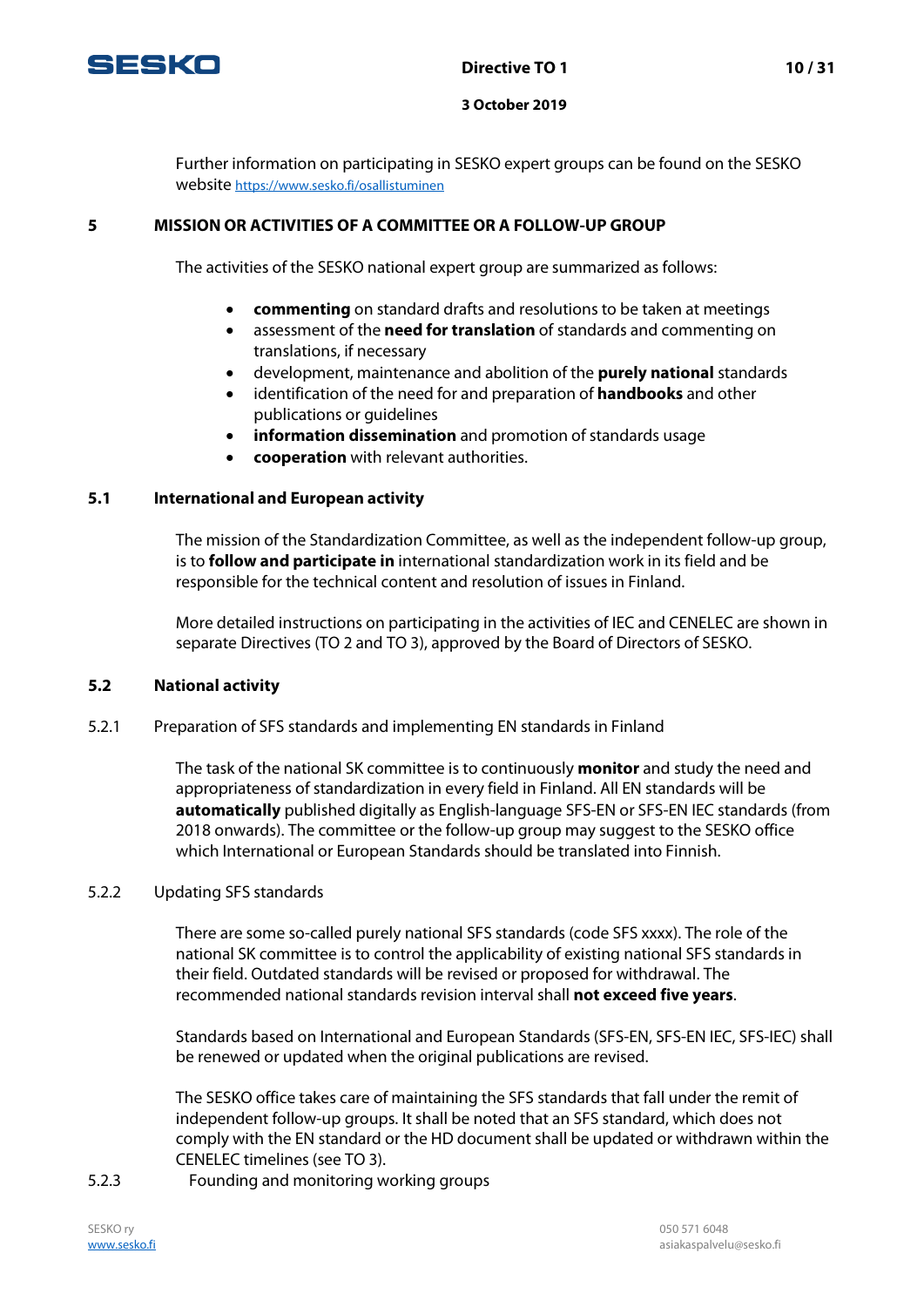

It is often necessary and recommended for the national SK committee to create working groups that are responsible for developing standard drafts or subsections for specific topics. If necessary, experts from outside the committee may also be invited to participate in working groups. Participation in working groups for specific projects preparing SFS standards or handbooks for SK committees is free of charge.

The prerequisite for the effective functioning of the working group is that the committee

- clearly defines the **goals** of the working group
- sets **deadlines** for the task
- appoints the **working group leader** responsible for the activity
- monitors the activities of the working group, i.e. instructs the working group to inform periodically the committee of any significant changes in its activities and tasks
- approves the finalized proposal of the working group.

For example, if the task of the working group is to translate an EN standard into Finnish, it is advisable for a member of the working group to prepare a translation for consideration by the working group. Due to the translation fee, the translation of any standard shall always be agreed in advance with the SESKO office.

## **5.3 Promoting**

It is useful for the national SK committee to **promote** standards related to its field of activity in order to make the results of as work widely known as possible. The publication of an important new national, international or European standard is an appropriate subject and time for communication. Communication channels, such as industry publications, the SESKO newsletter and the SESKO website. Communications should be agreed with the person in charge from SESKO.

Electronic archives created for SK committees and some follow-up groups on the IEC/CENELEC Collaboration Platform (https://collaborate.iec.ch). Groups can use this service, for example, to archive and distribute minutes and meeting reports.

| $\equiv$                                                        | 9.1                                        | $50 -$                                  |  |  |
|-----------------------------------------------------------------|--------------------------------------------|-----------------------------------------|--|--|
| <b>IEC</b>                                                      | <b>CENELEC</b>                             | SESKO                                   |  |  |
| <b>IEC</b>                                                      | CENELEC                                    | SESKO                                   |  |  |
| ĒĪ                                                              |                                            | 23                                      |  |  |
| My Workspaces<br>Collaborative assura for groups you seets with | My Favourites<br>Your assistant vertigency | My Documents<br>locate electrocypics.   |  |  |
|                                                                 |                                            | B                                       |  |  |
| My Discussions<br>But at depointing you're permissing to        | My Tasks<br>Toleramperhouse                | My Web Meetings<br>All your resortings. |  |  |



## **5.4 Other activities**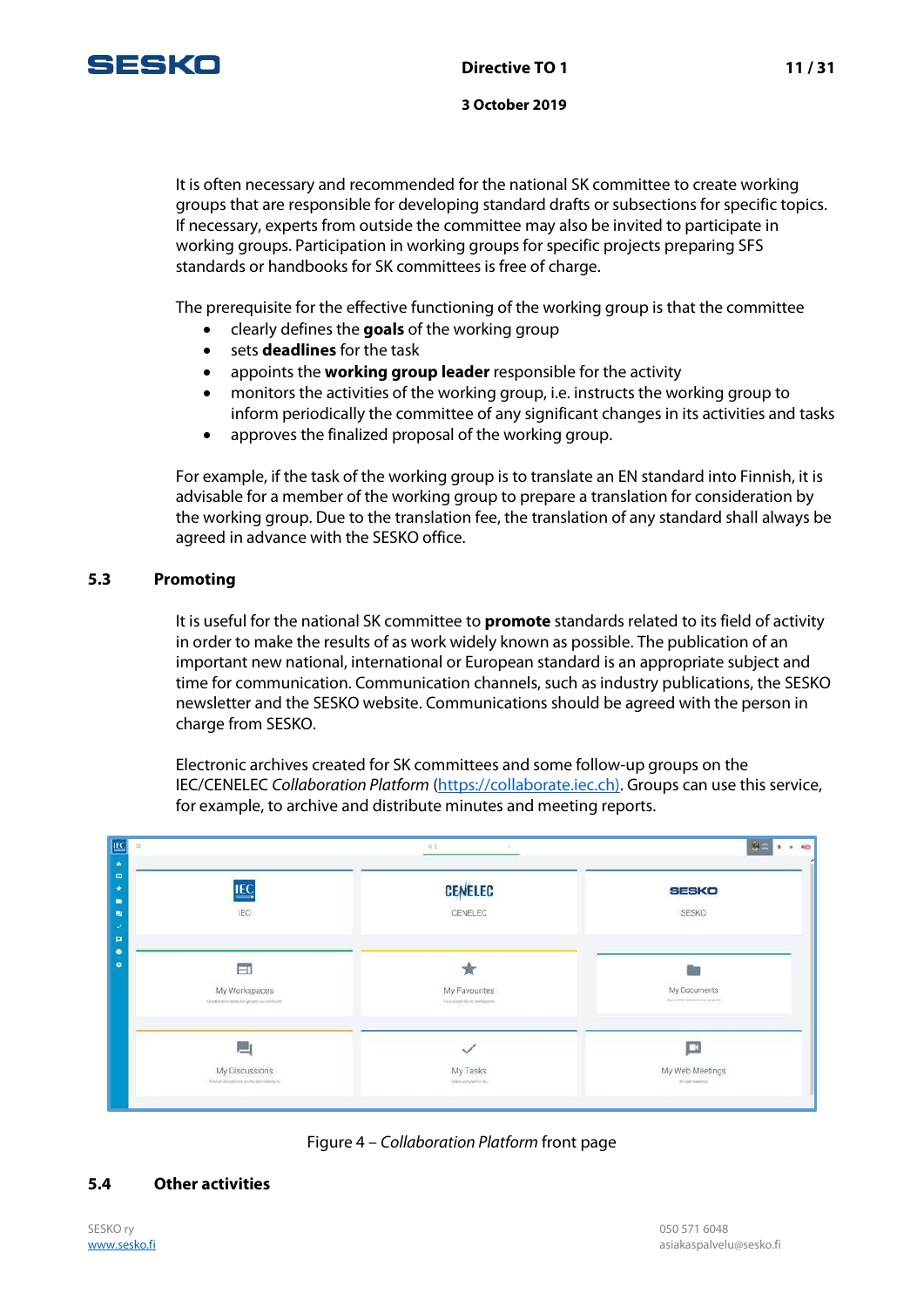

It is useful for the national SK committee to **cooperate** with other committees, organizations and authorities closely related to its field of activity.

## **6 SPECIAL TASKS OF THE COMMITTEE AND FOLLOW-UP GROUP MEMBERS**

Instructions for participation in the SESKO expert groups can be found on the SESKO website [https://www.sesko.fi/osallistuminen/ohjeita\\_asiantuntijoille.](https://www.sesko.fi/osallistuminen/ohjeita_asiantuntijoille) 

The website includes the following instructions:

- Main principles for the preparation of standards
- [https://www.sesko.fi/osallistuminen/ohjeita\\_asiantuntijoille/standardien\\_valmistelun\\_paaperiaatteet](https://www.sesko.fi/osallistuminen/ohjeita_asiantuntijoille/standardien_valmistelun_paaperiaatteet)  $\bullet$  Commenting on draft standards  $_{\text{higgs}}$
- $\bullet$  Document numbering principle  $_{\text{https://www.spt:201/100}}$
- $\bullet$  Standard codes  $\frac{1}{n}$  https://www.sesko.fi/osallistuminen/ohjeita\_asiantuntijoille
- Meeting participation [https://www.sesko.fi/osallistuminen/ohjeita\\_asiantuntijoille/kokouksiin\\_osallistuminen](https://www.sesko.fi/osallistuminen/ohjeita_asiantuntijoille/kokouksiin_osallistuminen)
- Travel grant application https://www.sesko.fi/osallistuminen/ohjeita\_asiantuntijoille/

#### **6.1 Member activity**

The members of a committee and its potential working groups act as **experts** appointed by their companies. A broader range of stakeholders will be considered during the enquiry stage of the proposal. Members of the follow-up group have the opportunity to influence the proposals in the international or European commenting and voting processs by submitting any comments on the proposals to the follow-up group contact person (see TO 2 and TO 3).

On issues related to the communication between members of the committee, you should contact the committee secretary directly (see Annex A, Clause A.3). Participants shall notify the SESKO office of any **changes in their contact information** in order to ensure fluent communication. Communication is carried out mostly by email.

In accordance with generally accepted international practice, the expenses of committee members for the work of the committee are covered by their employer.

If the person appointed to the national SK cannot attend the meeting, another person from the same organization or company can replace them.

#### **6.2 Chairman activity**

The chairman is responsible for the work of the SK committee. The chairman presides over the meeting and is **unbiased and fair**. If necessary, the chairman prepares the meeting agenda with the secretary.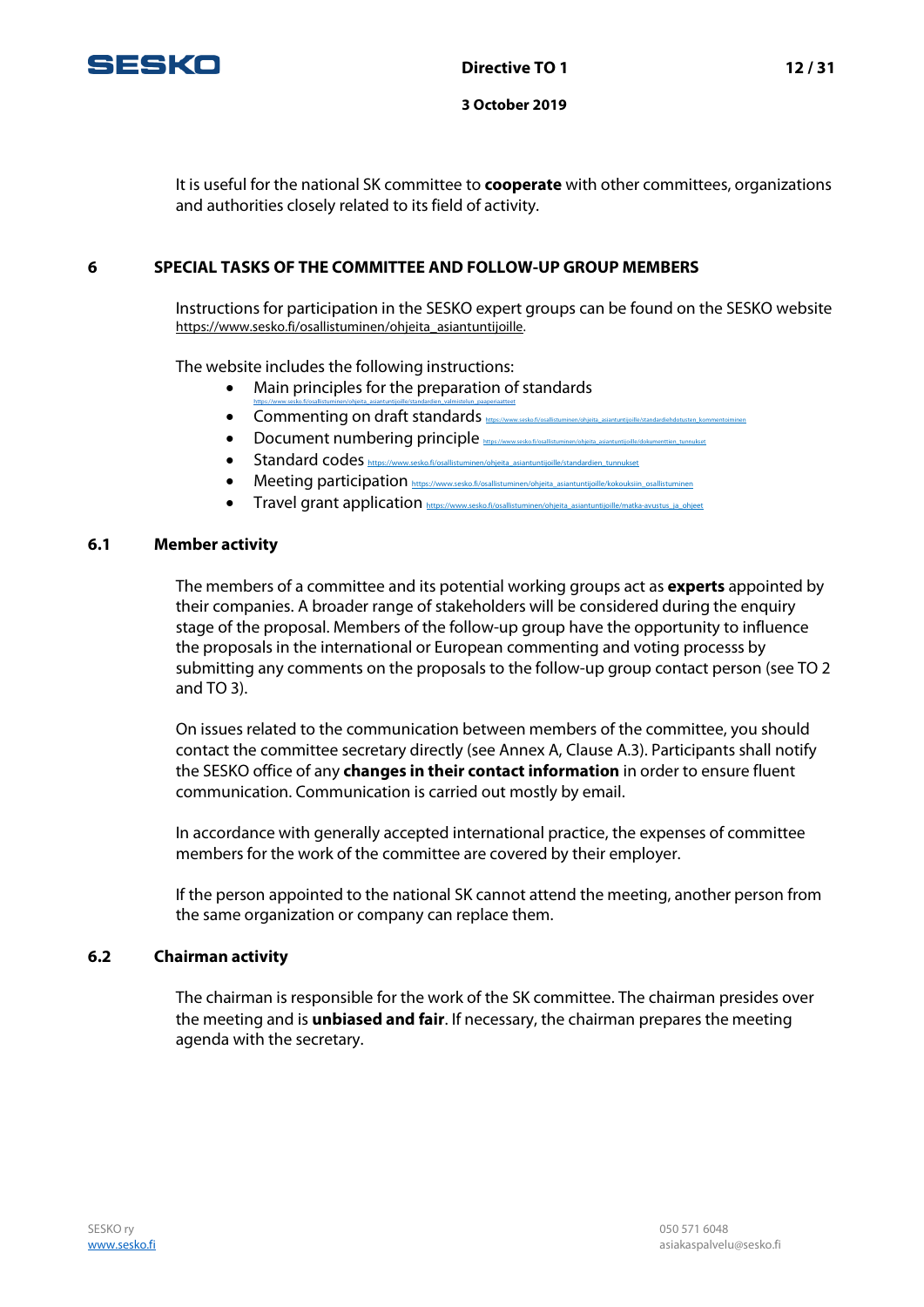

## **6.3 Activity of the contact person of a follow-up group**

The contact person prepares **comments** on international and European proposals based on the comments of the members of the committee/follow-up group. The contact person is also **responsible for delivering voting** responses to SESKO.

The activity of the contact person of a follow-up group is described in more detail in the Directives for Participation in IEC and CENELEC Activities (TO 2 and TO 3).

## **6.4 Activity of the SESKO office contact person**

The SESKO office has appointed for each SK committee and follow-up group a responsible person, who will **assist** and **advise** on operational issues. The responsible persons are mentioned on the SESKO [website.](http://www.sesko.fi/yhteystiedot/aihealueet_vastuuhenkilot) 

## **6.5 Secretarial activity**

The secretary shall be **impartial** and **unbiased**. The secretary convenes the meeting, prepares items to be discussed at the meeting, and keeps minutes of the meetings. He/she coordinates the activities of the SK committee and manages the preparation of European, international and national draft standards in accordance with SFS Guides 4 and 5 and instructions issued by SESKO. The duties of the secretary are described in more detail in Annex A.

## **7 PREPARATION OF SFS STANDARDS**

## **7.1 Summary of national responsibilities and actions for different publications**

The following is a summary of national duties and procedures regarding different standards and other publications.

## 7.1.1 EN standards

The enquiry/voting procedures and national enquiry for European prEN standard proposals are conducted in the context of preparation of IEC and EN standards. EN standards are confirmed as SFS-EN or SFS-EN IEC standards as they are (electronic standards) and can be translated into Finnish, if necessary. The SESKO office will notify CENELEC as and when EN standards have been implemented as SFS standards.

Starting from 2018, European standards identical to the IEC standards will have the following identifiers: EN IEC 6xxxx. Possible pan-European changes compared to the IEC standard are usually included in the EN standard through an amendment (e.g. EN IEC 6xxxx/A11).

Standards that are purely European in origin still use the identifier EN 5xxxx.

## 7.1.2 Harmonization Documents (HD)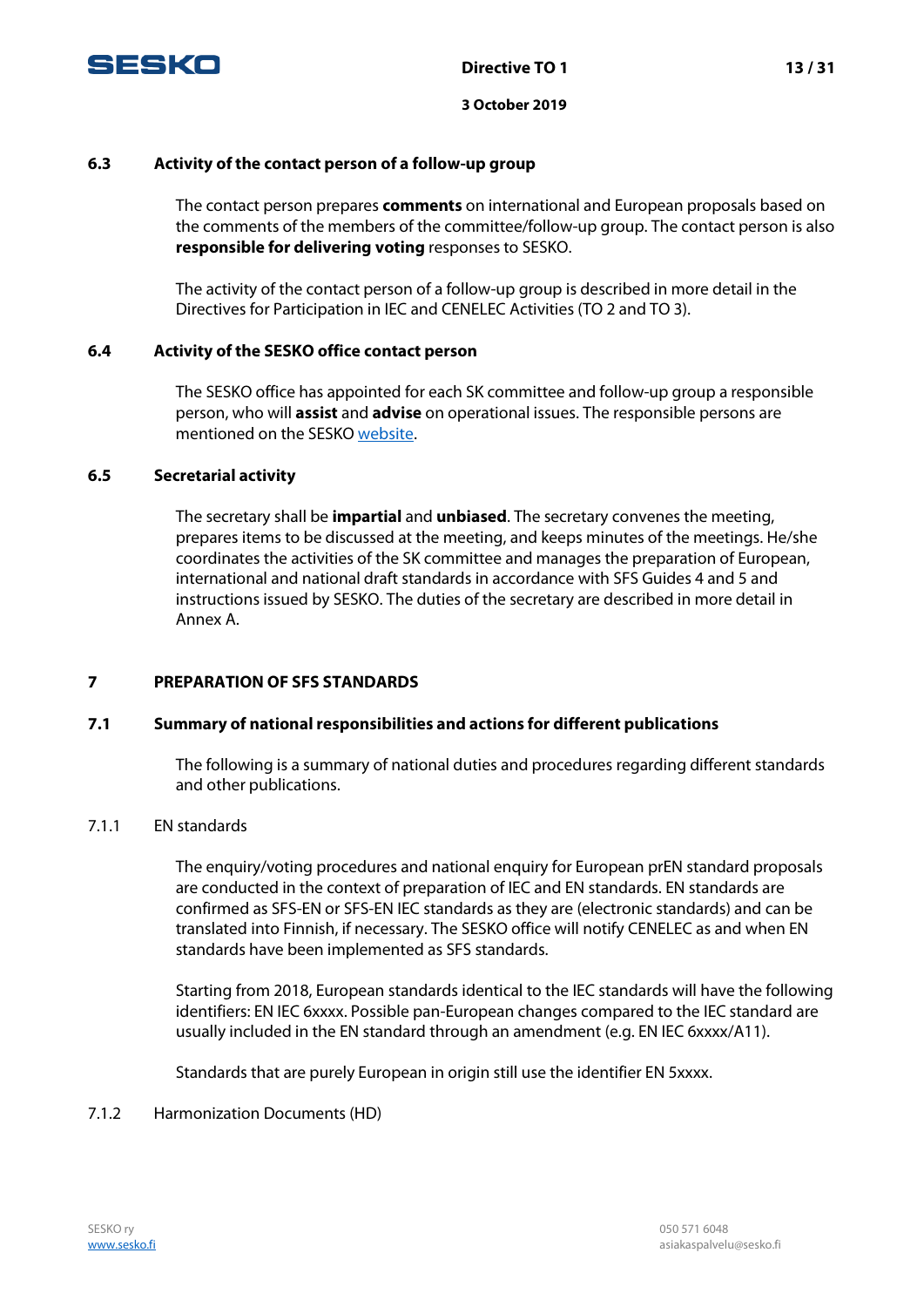

CENELEC publishes HDs for industries where EN standards cannot be developed due to national installation practices or similar reasons. Typically, such areas are low-voltage installations, as well as power cables.

In Finland, a national standard based in whole or in part on an HD can be published with the four-digit identifier SFS xxxx (e.g. SFS 6000 series).

Contradictory national standards shall be withdrawn even if the HD is not published as an SFS standard.

SESKO shall organize a national enquiry process before publishing the SFS standard. The published SFS standard shall not be in conflict with the HD.

7.1.3 Reviewing a purely national SFS xxxx standard or compiling an entirely new standard

If creating a completely new national standard is necessary, SESKO shall send a Vilamoura notification to the CENELEC Technical Board before starting work in order to allow other interested countries to participate in the preparation of the standard. In order to revise the former national standard, SESKO shall make a Notification (REV) to the CENELEC Technical Board before proceeding. For more information see TO3.

SESKO shall organize a national enquiry before publishing the SFS standard. The national standard identifier is SFS xxxx.

7.1.4 Enforcing an IEC standard (that will not become an EN standard) as an SFS standard

SESKO notifies the CENELEC Technical Board (Notification) of its intention to publish a national standard.

SESKO shall organize a national enquiry process before publishing the SFS standard. The national standard identifier is SFS-IEC 6xxxx.

The handling of vocabularies verified by a database procedure is presented in Annex B.

7.1.5 Enforcing technical reports, specifications or PAS publications as an SFS standard

This clause deals with the following publication types: CENELEC/TR, CENELEC/TS, IEC/TR, IEC/TS or IEC/PAS.

Adopting the publications as SFS standards is exceptional, and the necessity of this shall be considered on a case-by-case basis.

SESKO shall notify the CENELEC Technical Board (Notification) if such publication is to be issued as a national standard.

SESKO shall organize a national enquiry process before publishing the SFS standard. The national standard identifier for standards to be published is SFS xxxx.

7.1.6 Translation of technical reports, specifications or PAS publications into Finnish (without the standard being implemented as an SFS standard)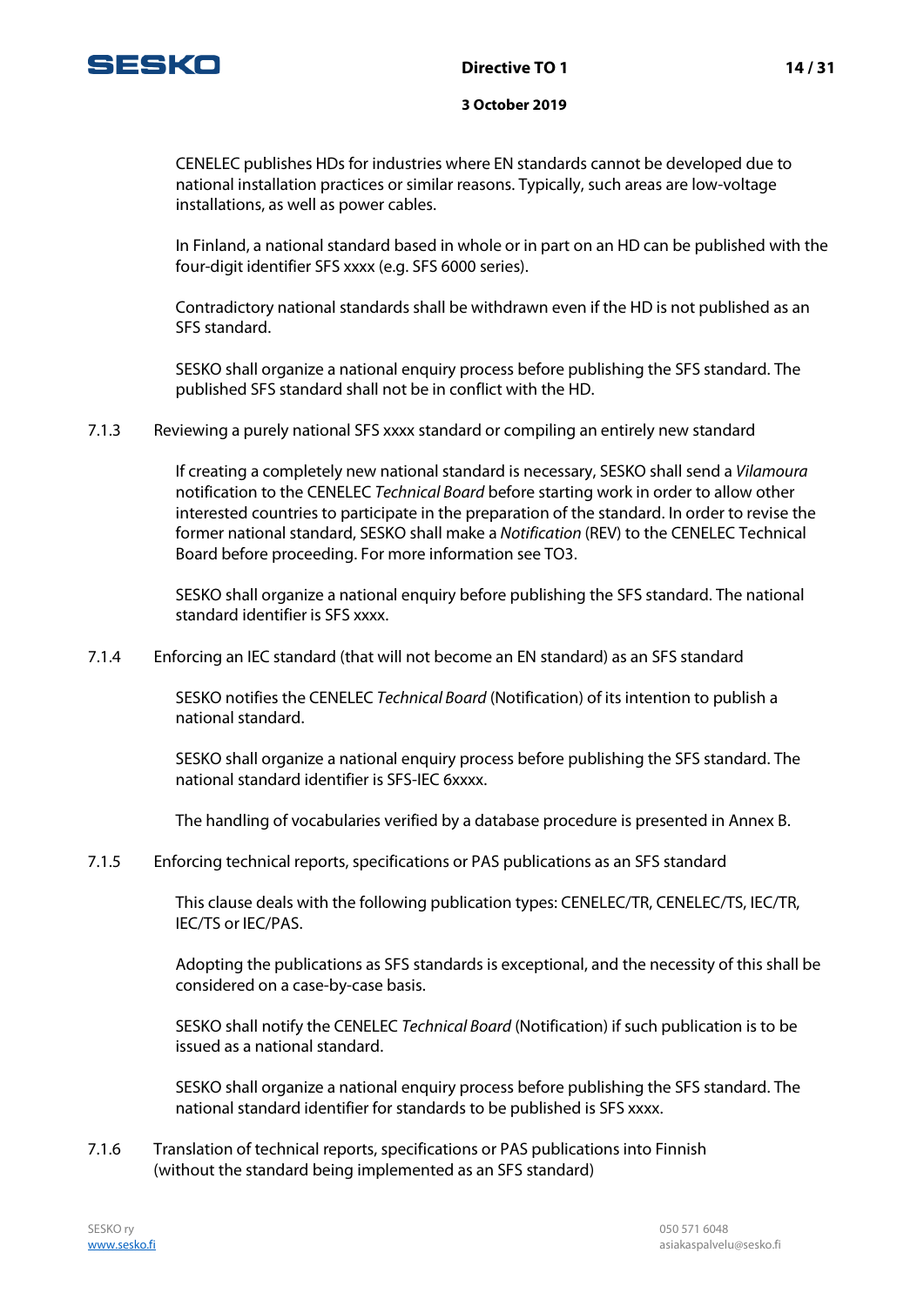

The translation of these publications into Finnish is exceptional and the need for translation shall be considered on a case-by-case basis. There is no need for a national consultation round if the publication is to be translated, as it will not be awarded the status of SFS standard.

Publication identifiers are CENELEC/TR xxxxx or CENELEC/TS xxxxx or IEC/TR xxxxx or IEC/TS xxxxx or IEC/PAS xxxxx.

## **7.2 Source publications**

The following source publications should be used, in **order of priority,** as a guide when preparing draft standards in Finland:

- 1. European Standards (EN) and Harmonization Documents (HD)
- 2. International Standards (IEC)
- 3. CENELEC or IEC Technical Specifications and reports, and IEC PAS publications
- 4. Foreign national standards
- 5. Domestic industry and organization standards

International IEC standards do not have to be approved at the national level, but they are commonly adopted per se as European EN standards, while at the same time the national obligation for ratification enters into force (see paragraph 7.3).

In the absence of source publications, the committee should base its work on other sources and its own research. Any possible research costs will be borne by the committee.

It should be noted that in CENELEC there is a notification obligation in the electrotechnical sector, which requires SESKO to notify CENELEC of any new standardization subjects, except for new subjects pertaining to the application of CENELEC standards and harmonization documents. Terminology work is excluded from this procedure (see more detail in TO 3 and Annex B herein).

Regulations of authorities shall always be respected.

## **7.3 Duty to implement CENELEC standards**

The CENELEC EN **presentation and subject matter** of standards must be implemented as SFS standards exactly as they are by the CENELEC date of publication (dop). EN standards are now **automatically** published as digital SFS-EN or SFS-EN IEC standards in English, and they can also be translated into Finnish and subsequently published as national standards carrying the same identifier. Thus, there can be two versions of the same standard in force: the original SFS-EN or SFS-EN IEC standard in English and national standard with the same identifier containing an Finnish translation, in addition to the original text in English.

CENELEC's publication obligations and use of publications are described in more detail in Directive TO 3.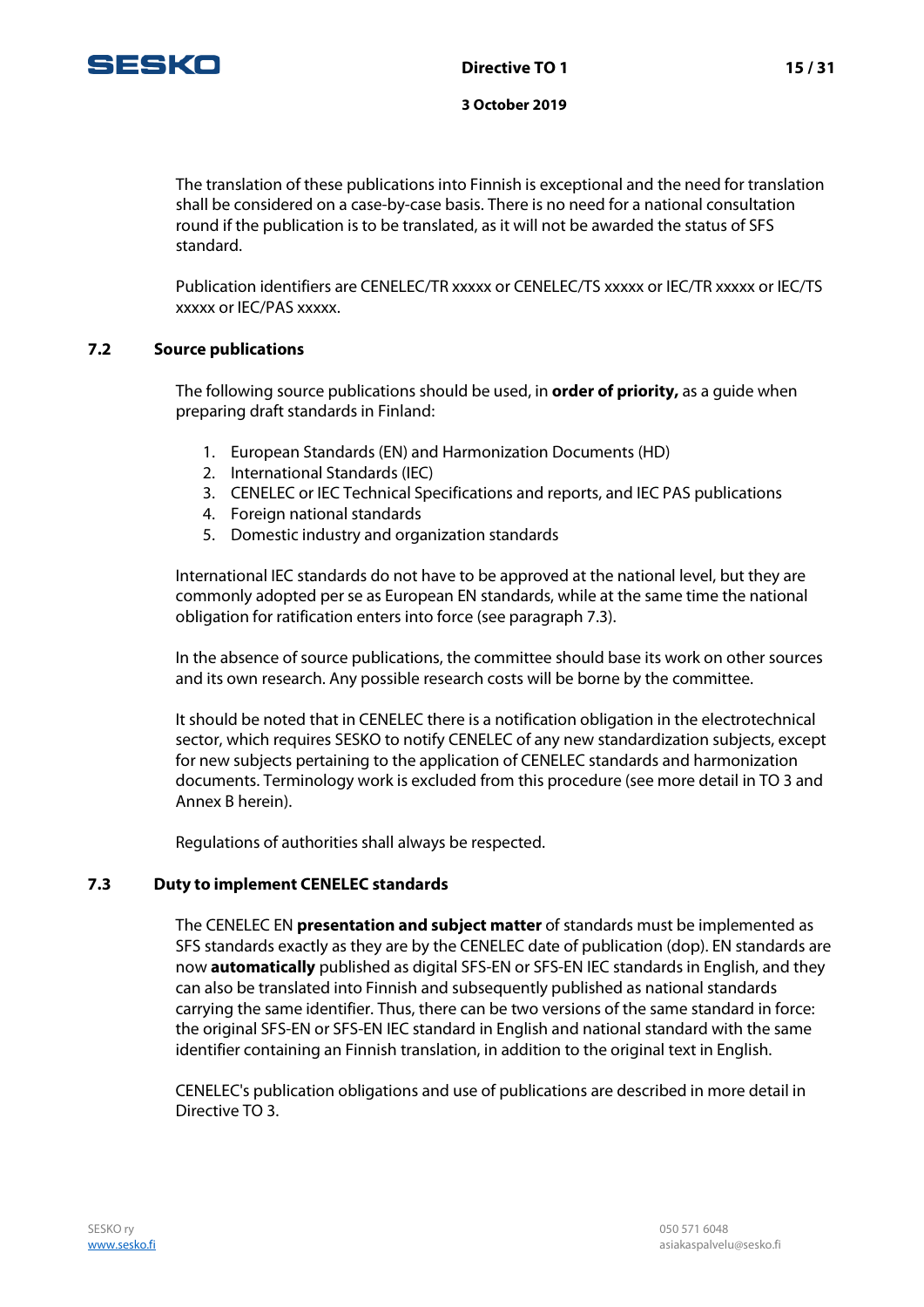

## **Directive TO 1 16 / 31**

#### **3 October 2019**

The draft SFS standard is compiled in accordance with the SFS Guide 4 and SFS Guide 5, which can be found on the SFS website [\(www.sfs.fi\)](http://www.sfs.fi/) [Publications and services](http://www.sfs.fi/julkaisut_ja_palvelut/hyodyllisia_aineistoja?fid=55)  $\rightarrow$  Useful [material.](http://www.sfs.fi/julkaisut_ja_palvelut/hyodyllisia_aineistoja?fid=55)

## **7.4 The process of preparing an SFS-EN standard**

7.4.1 Subject matter

Most of the national standards currently adopted are EN standards, which are mainly based on IEC standards. Therefore, SK committees and follow-up groups shall take into account the preparatory stages of the standards of other organizations (IEC, CENELEC) in order to influence the content of European and international standards, and thereby SFS standards in the best possible manner.



Figure 5 – Schematic diagram for the preparation of the SFS-EN standard using the IEC/CENELEC-parallel procedure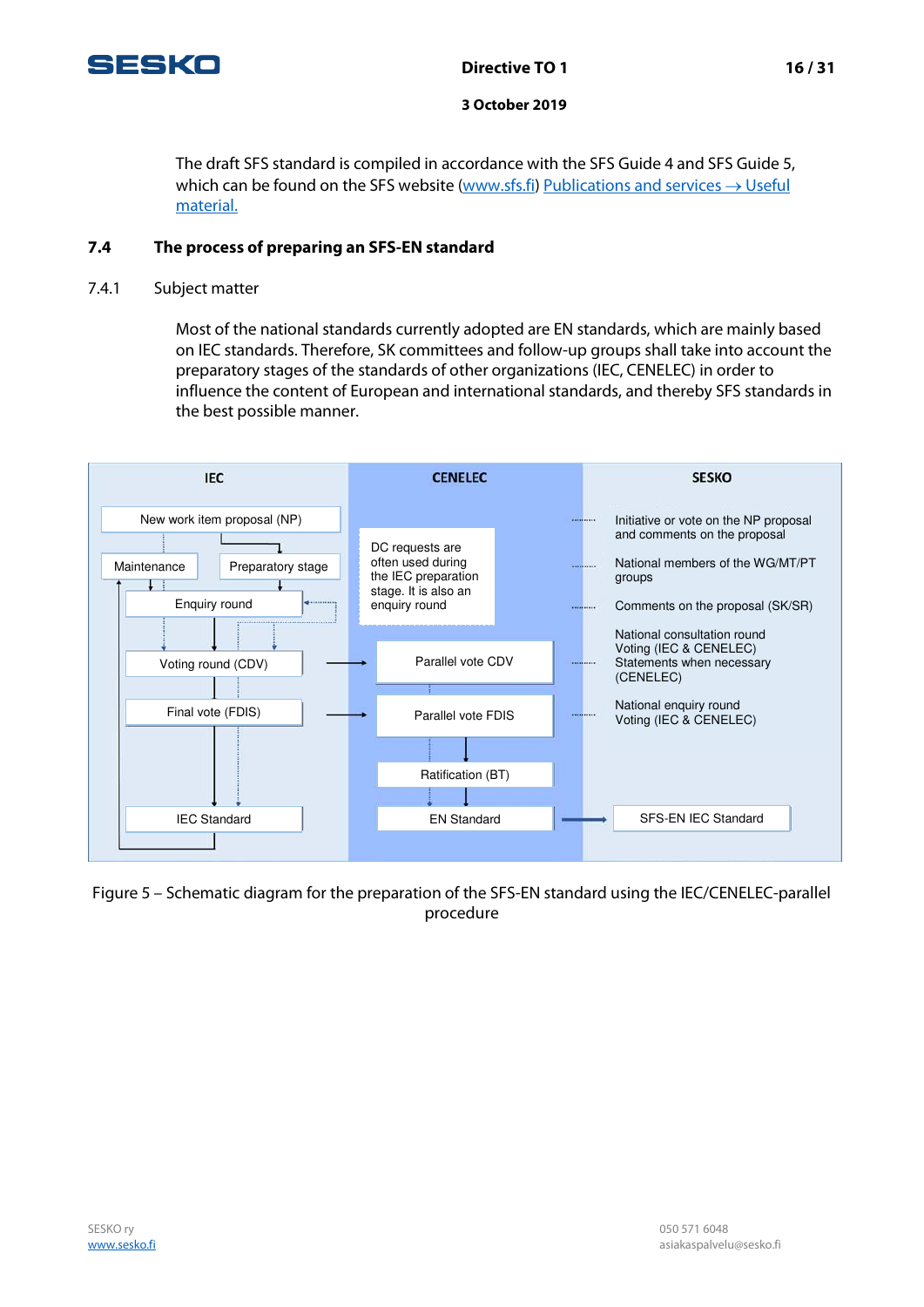



Figure 6 – Principle diagram for preparation of SFS-EN standard **without** IEC/CENELEC-parallel procedure

## 7.4.2 Enquiry round

The SESKO office **automatically** submits European standard drafts for the national enquiry process when they participate in the enquiry and voting process of CENELEC.

The draft can be found in the monthly **request for comments list** sent to SESKO member organizations and published on the SESK[O website.](http://www.sesko.fi/osallistuminen/ajankohtaiset_lausunnot_ja_aanestykset/seskon_lausuntopyynnot) This separate request for comments list will not be sent to members of committees and follow-up groups. Information on IEC-CENELEC parallel voting can be found on the front page of the IEC working paper and in the CENELEC voting letter.

National enquiry on a purely European EN standard is held during CENELEC enquiry and voting processs.

There is usually not enough time to submit Finnish translations of EN standards for national enquiry during the CENELEC vote. The SESKO contact person and SK committee/follow-up group are responsible for the correctness and wording of the translations, since translations of EN standards are **not issued for** a separate enquiry process.

## 7.4.3 Gathering of comments and views, and voting on international and European proposals

Written statements received by the SESKO office will be forwarded to the contact person of the follow-up group (and, if necessary, to the committee secretary), who shall prepare a Finnish response (see Directive TO 3). Statements can be submitted in Finnish, Swedish or English.

In the event of any significant conflict between statements, the secretary shall arrange a meeting to which not only the members of the committee, but also thesubmitters of the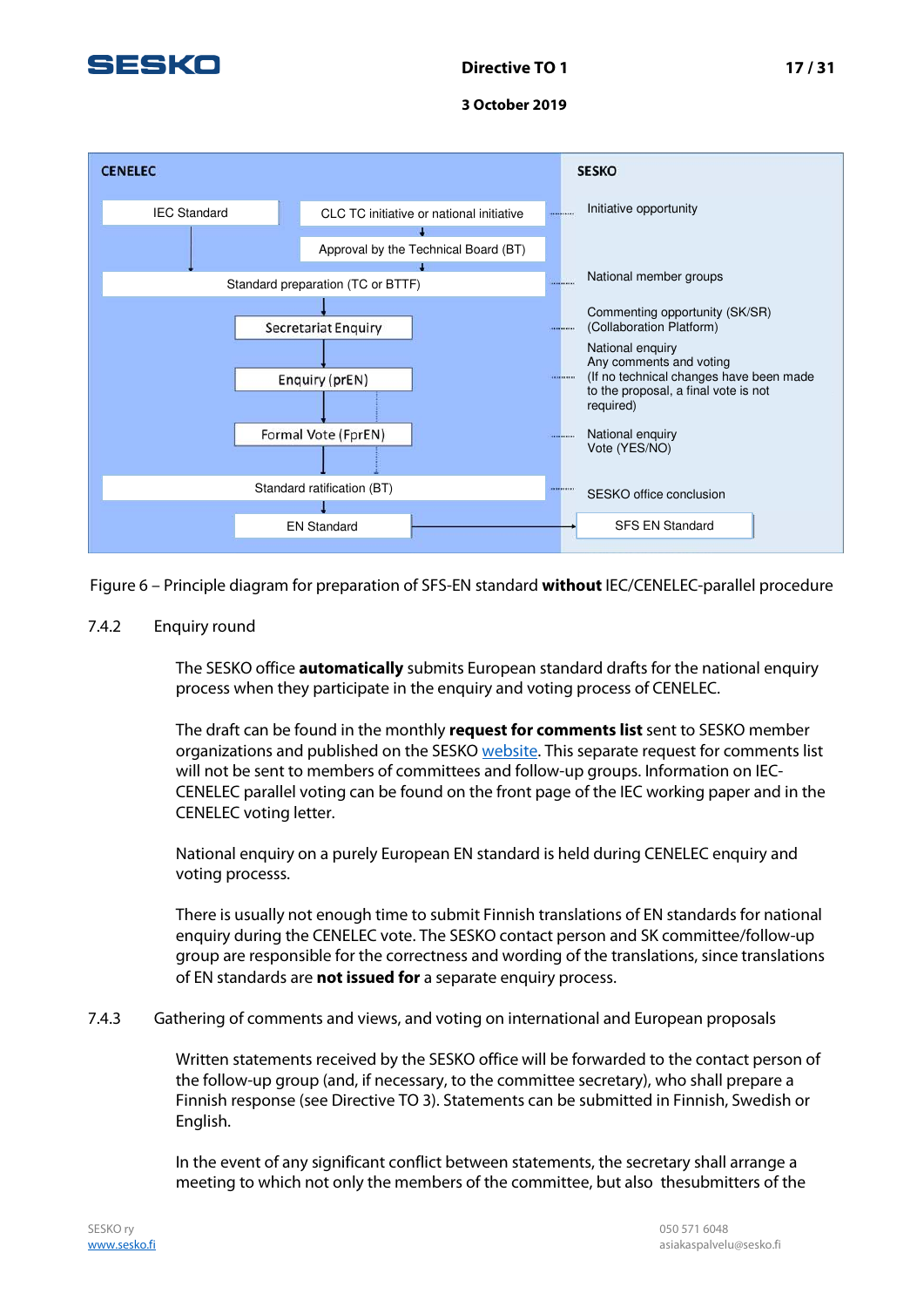

statements are invited, in order to reach a **consensus** acceptable to all parties. If a consensus is not reached at the meeting and if the decision has significant consequences for economic policy, the **SESKO Board of Directors** will decide on the Finnish position.

SK committees and follow-up groups shall agree on procedures for handling votes falling between meetings. The group can agree that in these cases the vote is abstained, or the proposal is accepted.

If SESKO does not have a follow-up group or committee, and no comments are received in the enquiry process, international and European proposals are usually *abstained*.

7.4.4 Enforcing EN standards

Enforced EN standards (the endorsement notice or EN standard) can be accessed using personal login information on the CENELEC website or by accessing the relevant technical committee's website. European EN standards (EN 50xxx) are distributed to the appropriate members of the committee or the follow-up group through SESKO office via email.

The European EN standard will be **automatically** implemented and published as the English-language SFS-EN (IEC) Standard in accordance with SFS Guide 5.

7.4.5 Finalising the SFS-EN standard to be translated into Finnish

If the standard is translated into Finnish, the technical content of the standard will be finalized by the committee secretary or the contact person of the follow-up group. The CENELEC and national title pages will be added to the proposal in the SESKO office.

The standard to be published must be submitted by the translator or the secretary of the committee to the SESKO office in digital format (Word format). It is often better to translate along with the IEC or EN text. Images will be submitted to SESKO only if they have been prepared by a translator or secretary. In this case, the images must be delivered to SESKO as separate image files.

## **7.5 Process for preparing an SFS standard or an SFS-IEC standard**

This clause applies to

- SFS standards based on CENELEC **Harmonization Documents (HD)**
- SFS-IEC standards, **identical** and **based on** IEC standards, not implemented as EN standards
- Purely **national** SFS standards

The CENELEC Harmonization Document shall be applied **without changing its technical content**.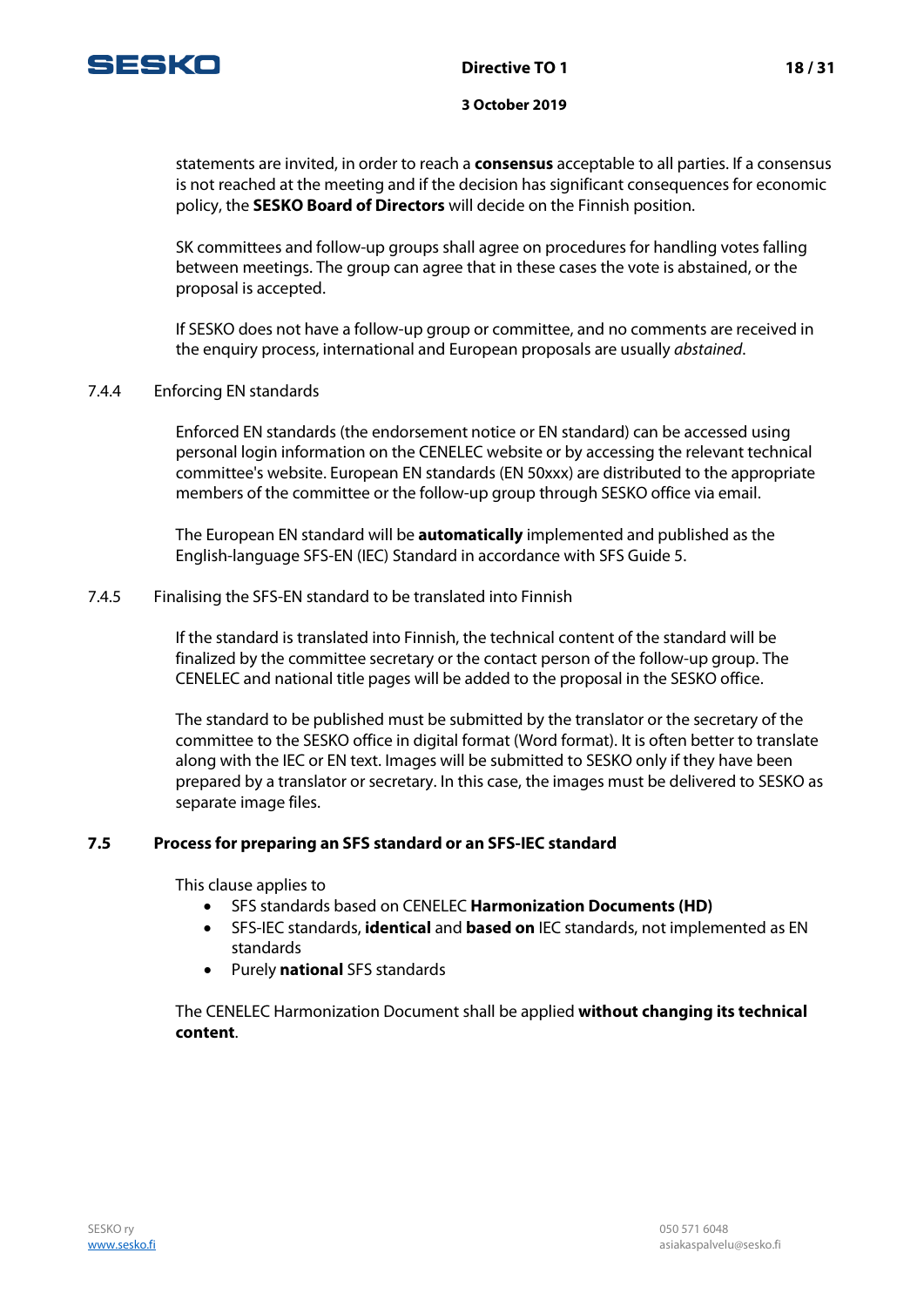



## Figure 7 – Schematic diagram of preparation of the SFS or SFS-IEC standard

## 7.5.1 Preparatory stage

At the beginning of the work, the committee secretary provides the contact person of the SESKO office the following information:

- draft standard **title** (also in English)
- proposal **guide publication** and **degree of consistency** (identical/technically consistent/based on)
- committee preparing the proposal
- identifiers and years of implementation of SFS standards potentially intended for **replacement**.

## 7.5.2 Enquiry round

The secretary sends the finalized (as far as the committee is concerned) standard draft document in digital format (Word) to the office for submission to the national enquiry process. It also refers to companies, associations and organizations, which shall be consulted in addition to the members of the SESKO communities. The SESKO office will attach proposal details to the request for comments list and **SFS** request for comment service.

The duration of the commenting period is usually **two months**. July is excluded. The SESKO office will also sends the draft along with its cover letter to the working group and committee that prepared it.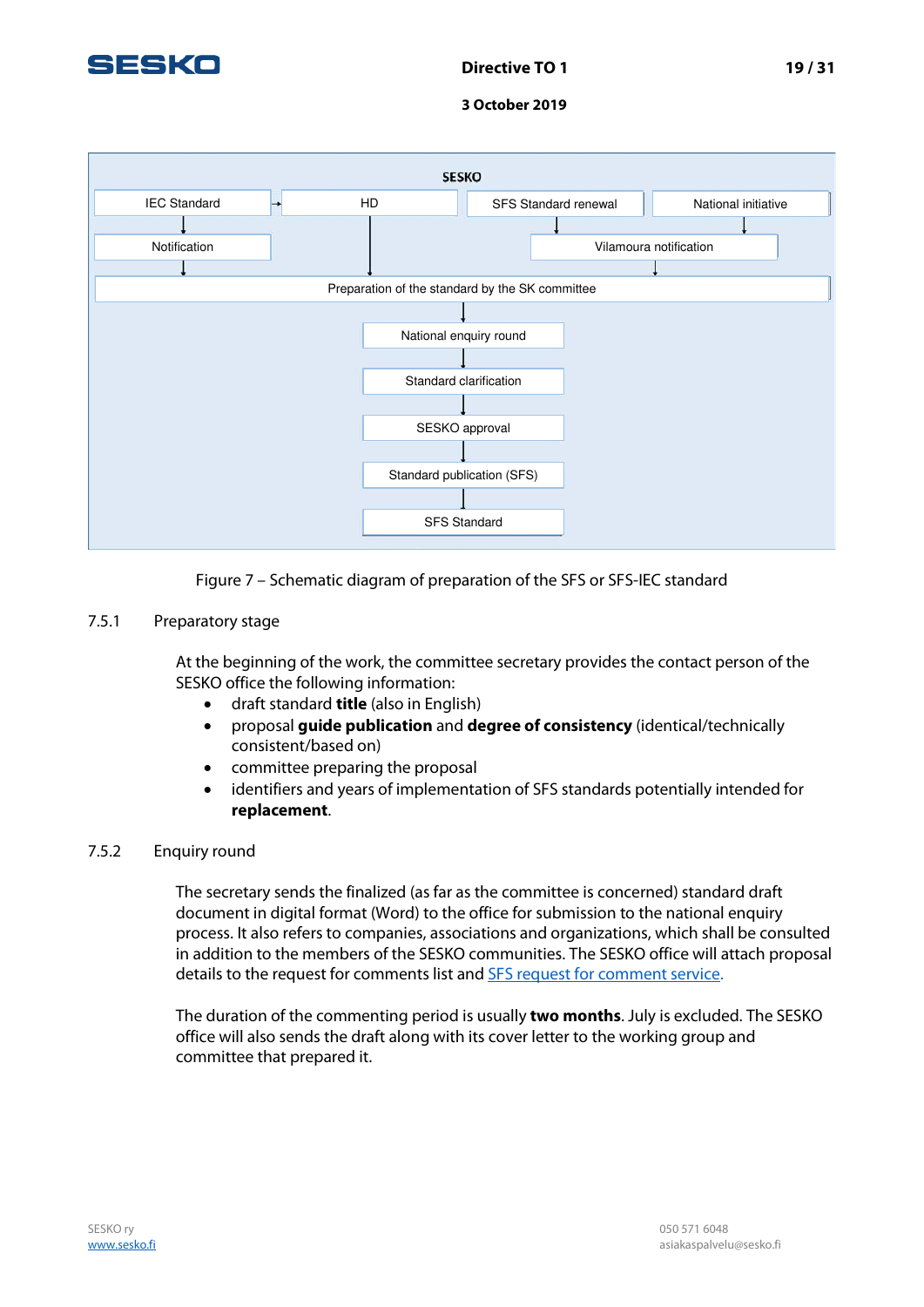

Nationally important standards can be the subject of wider enquiry on a case-by-case basis. The proposal will be sent at the discretion of the committee to other concerned institutions, such as authorities, organizations and companies, in addition to SESKO member communities. The proposal will also be provided to those who request it separately.

Statements and comments can be submitted in Finnish, Swedish and English.

## 7.5.3 Processing statements and comments

Written statements and comments received by the SESKO office shall be sent to the committee secretary, who summarizes them to facilitate the final processing. In the event of any significant differences of opinion, the secretary shall invite not only members of the committee, but also those issuing the statements to the meeting in order to reach a consensus acceptable to all parties.

## 7.5.4 Finalising the proposal

The secretary submits the modified draft (in Word format) based on the comments and a compilation of comments form (see Annex A) duly completed to the contact person of the SESKO office for approval by the SESKO **Board of Directors**. If a change proposed by the person issuing the comment has not been accepted or it has been only partially accepted, the form must indicate whether or not a consensus has been reached. If consensus cannot be reached, a brief explanation of the rejected change request and the grounds for rejection shall be attached.

## 7.5.5 Approval and publication stage

As soon as the standard draft is approved by the SESKO Board, it will be sent from the SESKO office with cover letters to the SFS Finnish Standards Association. At SFS, the draft standard is treated as described in SFS Guide 4 and is implemented as an SFS standard.

## **8 COMPLAINTS ON STANDARDS AND THEIR PREPARATION, AND ON COMMITTEE ACTIVITY**

Complaints are handled in accordance with the current SFS guidelines, SFS Guide 4 "The working procedure and structure of a national SFS standard" and SFS Guide 5 "National working procedure for European and international standards and other deliverables". These guides can be found on the SFS website [\(Publications and services](http://www.sfs.fi/julkaisut_ja_palvelut/hyodyllisia_aineistoja?fid=55)  $\rightarrow$  Useful material)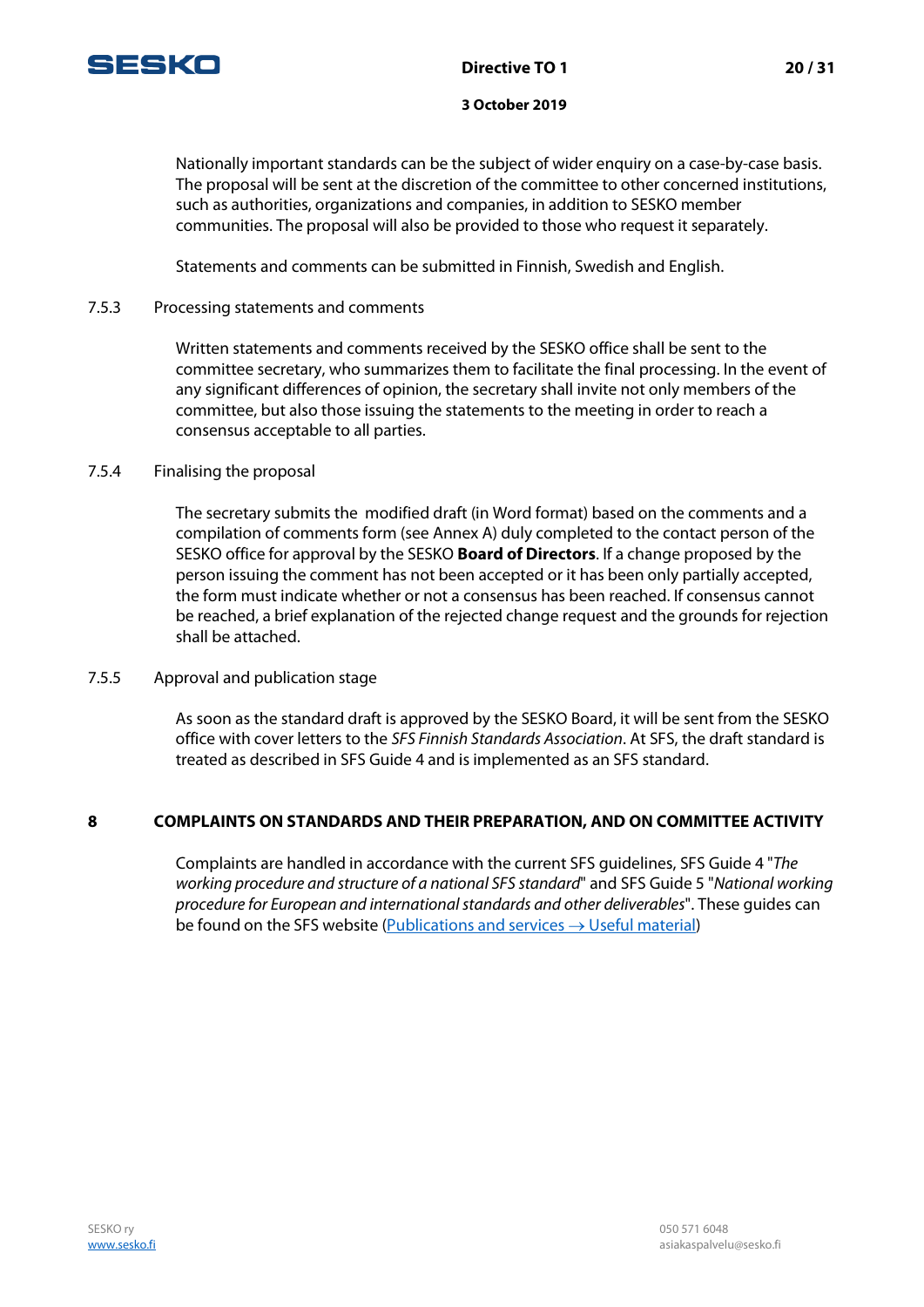

## **9 GENERAL INFORMATION ON STANDARDS AND STANDARDIZATION**

Essential details on standardization are presented on the websites of different organizations, in annual reports and newsletters, as well as in industry publications. Good sources of information include:

- [www.sesko.fi](http://www.sesko.fi/)
- [www.iec.ch](http://www.iec.ch/)
- [www.cenelec.eu](http://www.cenelec.eu/)
- [www.sfs.fi](http://www.sfs.fi/)
- [SFS Newsletters](http://www.sfs.fi/ajankohtaista/uutiskirjeet)
- [SFS Information Magazine](http://www.sfs.fi/ajankohtaista/sfs-tiedotus)

The SESKO website provides the latest information on electrotechnical standards and standardization. The website also contains the links to other standardization organizations. SESKO customer support can help you by phone on +358 50 571 6048 and via email at [asiakaspalvelu@sesko.fi.](mailto:asiakaspalvelu@sesko.fi)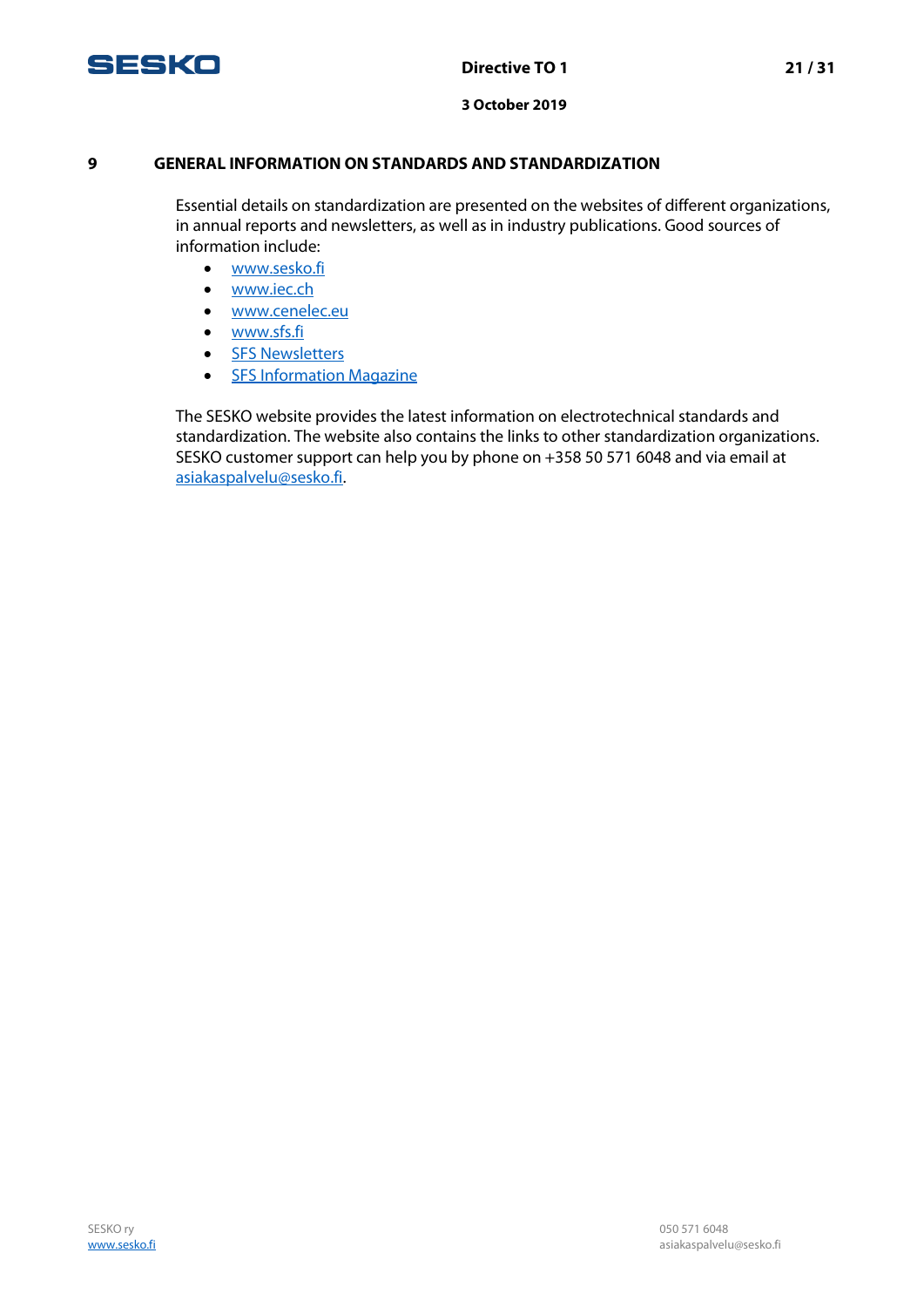

## **ANNEX A SECRETARIAL DUTIES**

#### **A.1 New committee kick-off meeting**

The secretary agrees on the date of the kick-off meeting of the new SK committee with the chairman and other members, as well as the contact person of the SESKO office. The meeting takes place at SESKO premises, so the SESKO office organizes meetings (meeting rooms and catering).

The secretary collects the necessary reference materials for the meeting, such as the current SFS standards relevant to the committee, as well as a list of European and international standards and draft standards within the remit of the committee (see paragraph A.2).

The secretary draws up the agenda for the meeting, which shall include at least the following items:

- 1. General (SESKO office presentation on standardization in general)
- 2. Assembly
- 3. Mission
- 4. Source material review
- 5. Work organization
- 6. Project schedule
- 7. Other business
- 8. Next meeting

The notice of the meeting and other meeting documents must be sent to the members and the contact person of the SESKO office at least **two weeks** before the meeting.

The secretary takes minutes of the meeting (see paragraph A.4).

#### **A.2 Source material**

When searching for standards, the secretary shall use the following websites:

- [www.iec.ch](http://www.iec.ch/)
- [www.cenelec.eu](http://www.cenelec.eu/)
- sesko.fi
- [www.sfs.fi](http://www.sfs.fi/) (especially the SFS standard list [https://sales.sfs.fi/fi/index.html.stx\)](https://sales.sfs.fi/fi/index.html.stx)

The standards necessary for the work of the committee will be agreed with the contact [person](https://www.sesko.fi/yhteystiedot/aihealueet_vastuuhenkilot) of the SESKO office.

## **A.3 Communication**

In the work of a national technical committee, the secretary shall act as a contact person. Messages sent outside the committee, for example, to other organizations, are first sent to the contact person of the SESKO office, who will then deliver them further on behalf of SESKO.

The communication between the Finnish national committees and international standardization organizations is described in the directives TO 2 and TO 3, addressing participation in IEC and CENELEC activities.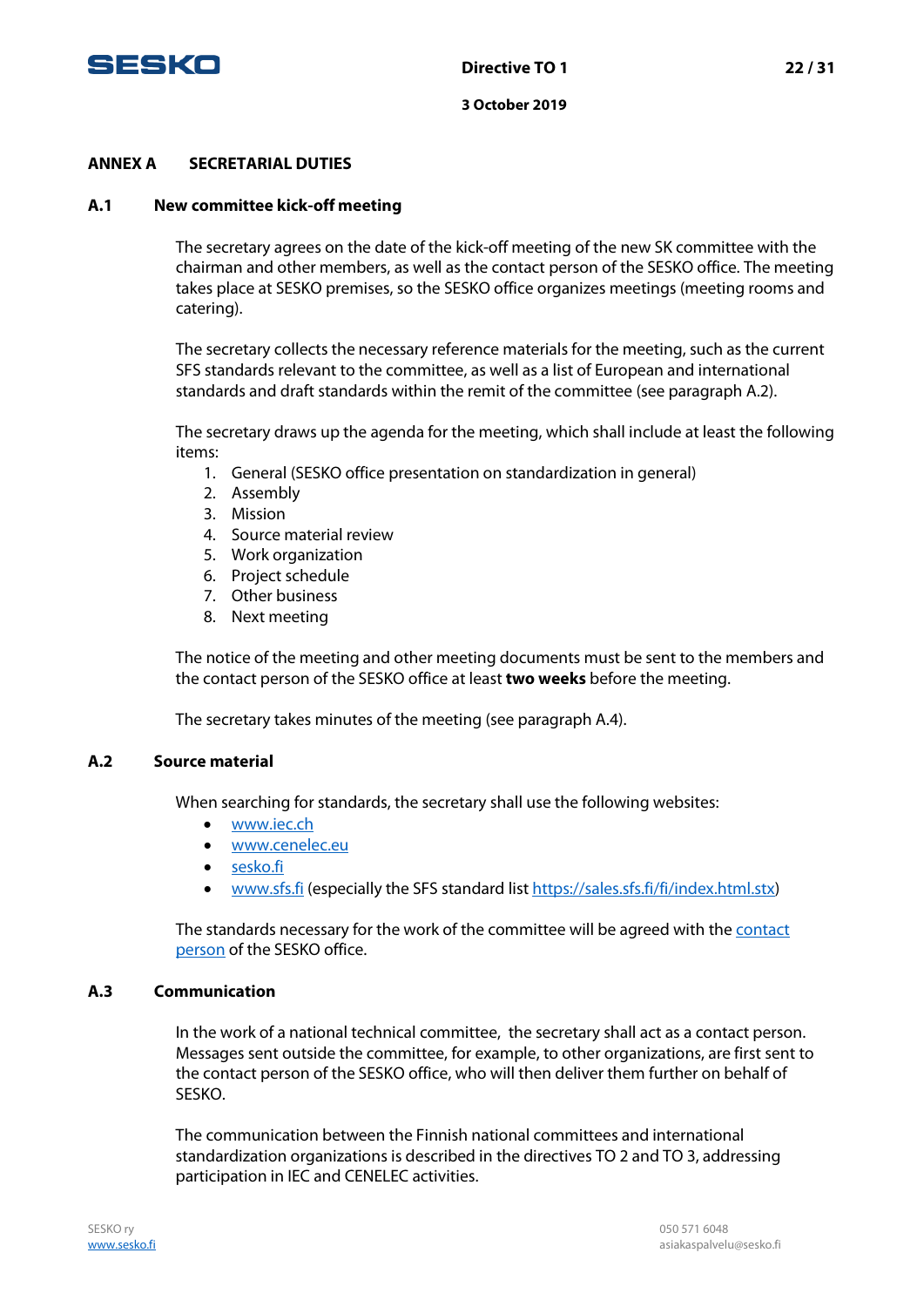

#### **A.4 Meetings**

The secretary shall agree on the date for the SK committee meeting with the chairman and other members. The simplest solution is that a point for agreeing the time and date of the next meeting is included in the agenda for every meeting and recorded in the minutes of the meeting.

The agenda for meetings shall be drawn up by the secretary in cooperation with the chairman, if necessary. Materials related to the meeting shall be sent to members well in advance (at least one week before the meeting).

In addition to actual technical issues, issues to be handled in the meetings are, among other things, agreeing on the use of new European and International Standards (see paragraph 5.2.1.) and communication (see paragraph 5.4).

In order to issue the summons to the meeting and the agenda, examples of a committee meeting invitation and agenda are included in this Annex.

The secretary keeps the minutes, which shall indicate at least the following:

- Committee name
- Minutes number
- Meeting time and place
- Attendees and absentees
- Verification of the previous meeting's minutes
- Decisions
- Other business that was separately highlighted
- Agreed actions
- Date of next meeting

An example of the headings for the minutes is attached in this Annex.

The minutes of each committee meeting are also sent to the person responsible for SESKO archiving.

The meeting minutes of working groups and follow-up groups shall also be kept as appropriate.

PLEASE NOTE. The voting statement shall be separately returned to the contact person of the SESKO office. The Statements can be submitted in Finnish, English or Swedish. It is not enough that the positions of the committee on proposals are set out only in the minutes or in an annex to them.

#### **A.5 Preparation of SFS standards**

The secretary is responsible for finalizing the technical content of the draft standards for the committee (see paragraph 7). The cover pages and the final layout will be handled by the SESKO office.

The most important Directives are SFS Guide 4 and 5. Please also check the following publications: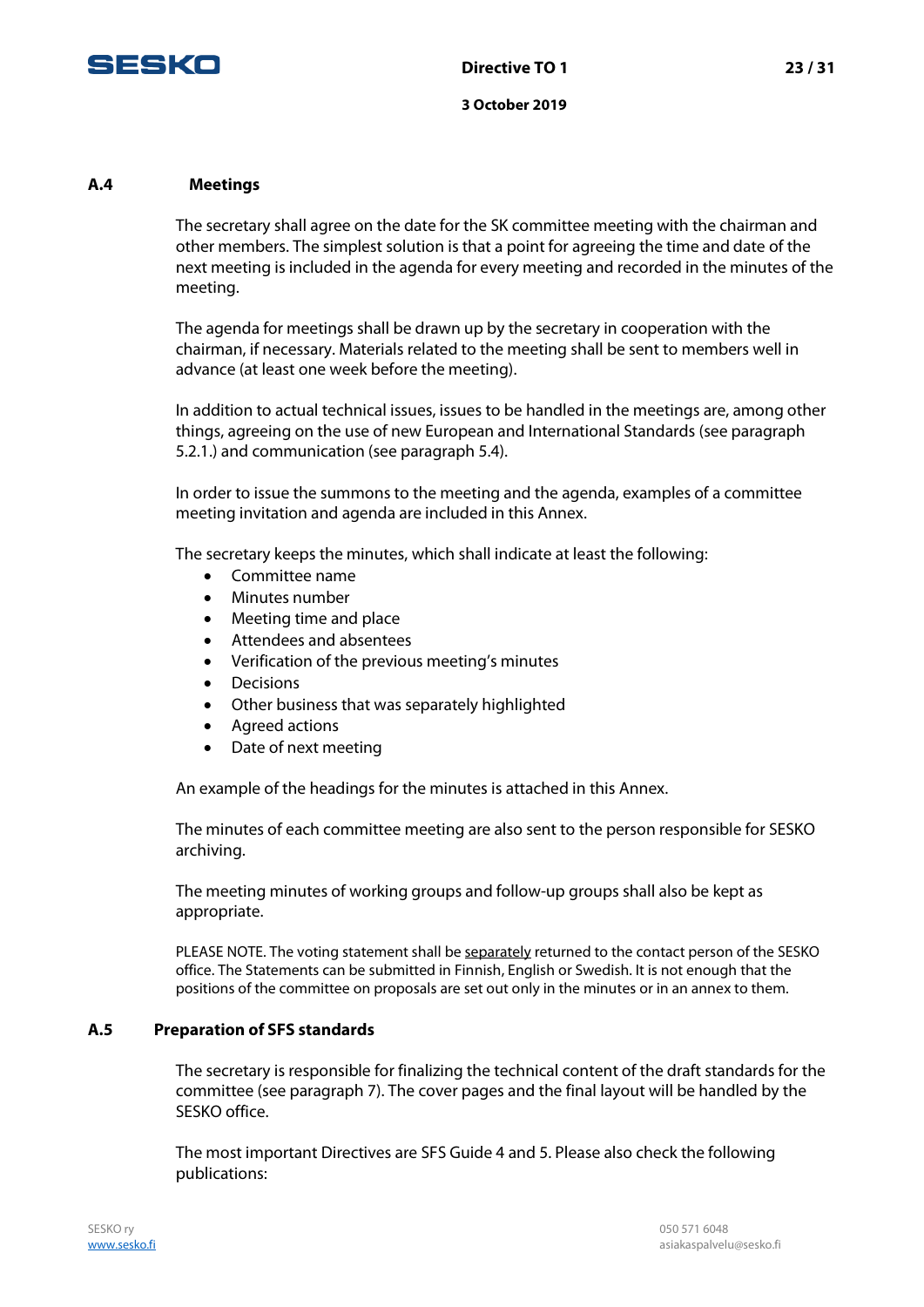

- The standards on quantities and units of measurement (SFS catalogue group 01.060)
- Electrotechnical vocabulary for the field in question (SFS catalogue group 01.040.29) and [www.electropedia.org](http://www.electropedia.org/)
- Technical Drawing Standards (SFS catalogue group 01.100)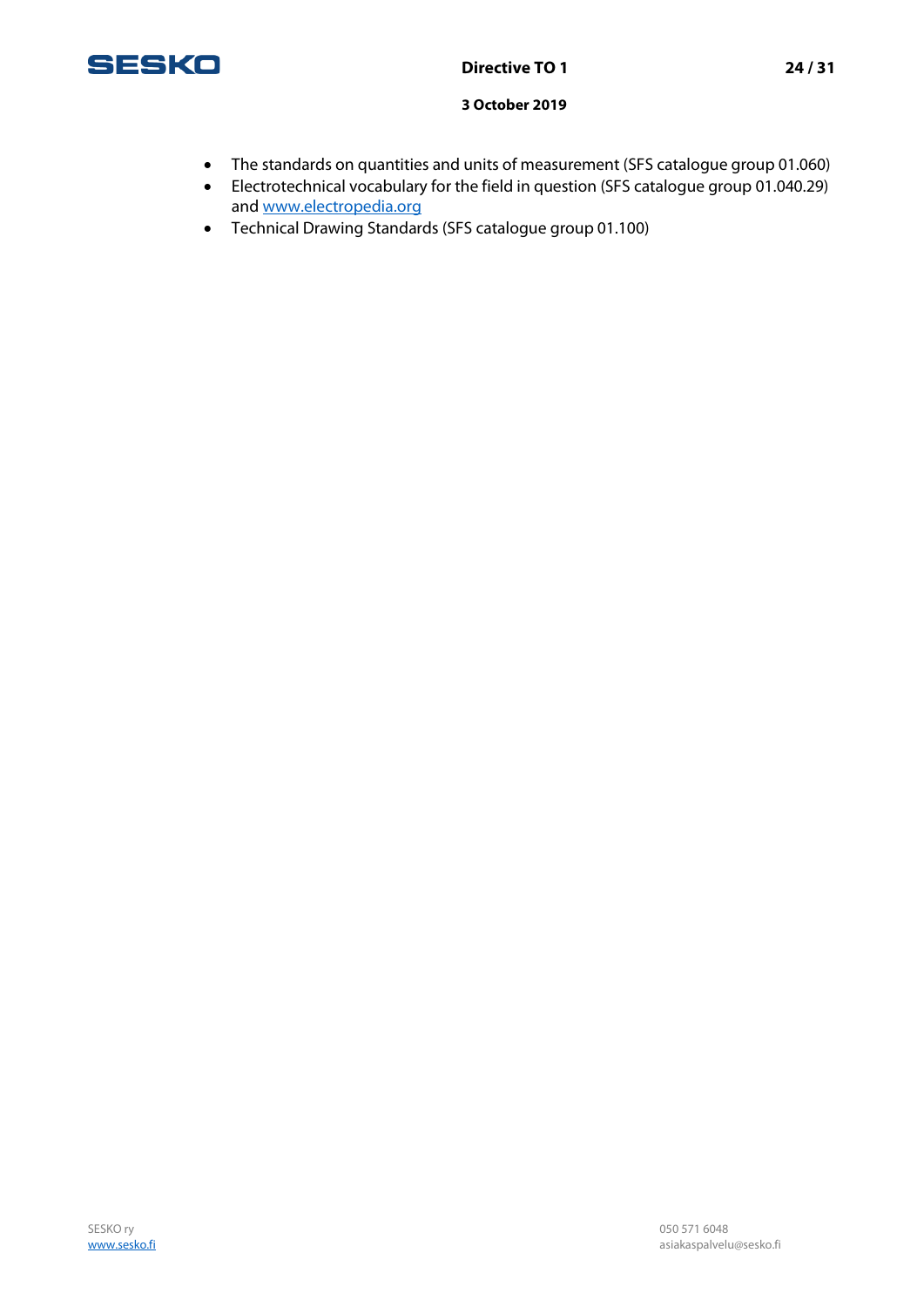

## **AN EXAMPLE OF AN AGENDA FOR A COMMITTEE MEETING**

| SESKo                                                                                                                                                                                                                                                                                                       |                                |                                                                                                            | 2019-xx-xx                                                                                                      |  | 1(1) |  |  |
|-------------------------------------------------------------------------------------------------------------------------------------------------------------------------------------------------------------------------------------------------------------------------------------------------------------|--------------------------------|------------------------------------------------------------------------------------------------------------|-----------------------------------------------------------------------------------------------------------------|--|------|--|--|
| Komitean SK xx jäsenet                                                                                                                                                                                                                                                                                      |                                |                                                                                                            |                                                                                                                 |  |      |  |  |
| <b>KOMITEAN xx. KOKOUS</b>                                                                                                                                                                                                                                                                                  |                                |                                                                                                            |                                                                                                                 |  |      |  |  |
| Aika                                                                                                                                                                                                                                                                                                        |                                |                                                                                                            | Keskiviikko 18. syyskuuta 2019 klo 10 – 13                                                                      |  |      |  |  |
| Paikka                                                                                                                                                                                                                                                                                                      |                                |                                                                                                            | SESKO, Neuvotteluhuone 2 (Takomotie 8, 00380 Helsinki, Pitäjänmäki)                                             |  |      |  |  |
| <b>Esityslista</b>                                                                                                                                                                                                                                                                                          |                                |                                                                                                            | Etäosallistumismahdollisuus GoToMeeting-järjestelmän kautta (yhteystiedot alla)                                 |  |      |  |  |
|                                                                                                                                                                                                                                                                                                             | 1                              |                                                                                                            | Kokouksen avaus ja esityslistan hyväksyminen                                                                    |  |      |  |  |
|                                                                                                                                                                                                                                                                                                             | 2                              | Komitean jäsenasiat                                                                                        |                                                                                                                 |  |      |  |  |
|                                                                                                                                                                                                                                                                                                             | з                              |                                                                                                            | Pöytäkirjan xx, 2019-xx-xx, hyväksyminen ja siitä johtuvat asiat                                                |  |      |  |  |
|                                                                                                                                                                                                                                                                                                             | 4                              |                                                                                                            | Raportit IEC- ja CENELEC-kokouksista                                                                            |  |      |  |  |
|                                                                                                                                                                                                                                                                                                             | 5                              | <b>IEC-asiat</b>                                                                                           |                                                                                                                 |  |      |  |  |
|                                                                                                                                                                                                                                                                                                             | 5.1                            | Lausunto- ja äänestyskierroksilla olevat ehdotukset - lausuntojen ja ää-<br>nestyskannanottojen valmistelu |                                                                                                                 |  |      |  |  |
|                                                                                                                                                                                                                                                                                                             | 5.2                            | Uudet IEC-standardit ja mahdollisista kansallisista jatkotoimenpiteistä<br>päättäminen sekä muut IEC-asiat |                                                                                                                 |  |      |  |  |
|                                                                                                                                                                                                                                                                                                             | £                              | <b>CENELEC-asiat</b>                                                                                       |                                                                                                                 |  |      |  |  |
|                                                                                                                                                                                                                                                                                                             | 6.1                            |                                                                                                            | Lausunto- ja äänestyskierroksilla olevat ehdotukset - lausuntojen ja ää-<br>nestyskannanottojen valmistelu      |  |      |  |  |
|                                                                                                                                                                                                                                                                                                             | 6.2                            |                                                                                                            | Uudet EN-standardit ja mahdollisista kansallisista jatkotoimenpiteistä<br>päättäminen sekä muut CENELEC-asiat   |  |      |  |  |
|                                                                                                                                                                                                                                                                                                             | 7                              |                                                                                                            | SFS-standardiehdotukset ja muut SFS-standardeihin liittyvät asiat<br>(tarvittavista toimenpiteistä päättäminen) |  |      |  |  |
|                                                                                                                                                                                                                                                                                                             | 8                              |                                                                                                            | <b>Mahdolliset muut asiat</b>                                                                                   |  |      |  |  |
|                                                                                                                                                                                                                                                                                                             | ۹                              | Seuraava kokous                                                                                            |                                                                                                                 |  |      |  |  |
|                                                                                                                                                                                                                                                                                                             | <b>XXXXX XXXXX</b><br>Sihteeri |                                                                                                            |                                                                                                                 |  |      |  |  |
| SESKOn tietosuojaperiaatteet https://www.sesko.f/sesko_ry/tietosuoja<br>SESKOn kokouksissa noudatetaan SESKOn hallituksen hyväksymää sisäistä ohjetta "Kilpailulainsäädännön huomioon ottaminen<br>SESKOn komiteoiden ja työryhmien toiminnassa". Hertuun selo Mesköko 21 - Merreina - kloskainsadarron huo |                                |                                                                                                            |                                                                                                                 |  |      |  |  |
| <b>OHJEITA ASIAKIRJOJEN HAKEMISEEN</b><br>IEC TC xx –asiakirjat löytyvät IEC:n dokumenttipalvelimelta jäsenten henkilökohtaisilla käyttäjätunnuksilla. Linkki on seuraava:                                                                                                                                  |                                |                                                                                                            |                                                                                                                 |  |      |  |  |
| http://www.lec.ch/dvn/wwwf?p=103:30:0::::FSP_ORG_ID.FSP_LANG_ID:1255.25                                                                                                                                                                                                                                     |                                |                                                                                                            |                                                                                                                 |  |      |  |  |
| EN-standardit löytyvät henkilökohtaisilla käyttäjätunnuksilla linkistä www.cenelec.eu<br>Komitean SK xx pöytäkirja- ja kokousselostusarkisto: IEC Collaboration Platform (https://collaborate.iec.ch )                                                                                                      |                                |                                                                                                            |                                                                                                                 |  |      |  |  |
| ETÄYHTEYSTIEDOT (GoToMeeting)                                                                                                                                                                                                                                                                               |                                |                                                                                                            |                                                                                                                 |  |      |  |  |
| SESKO ry - Sähkö- ja elektroniikka-alan standardointijärjestö                                                                                                                                                                                                                                               |                                |                                                                                                            |                                                                                                                 |  |      |  |  |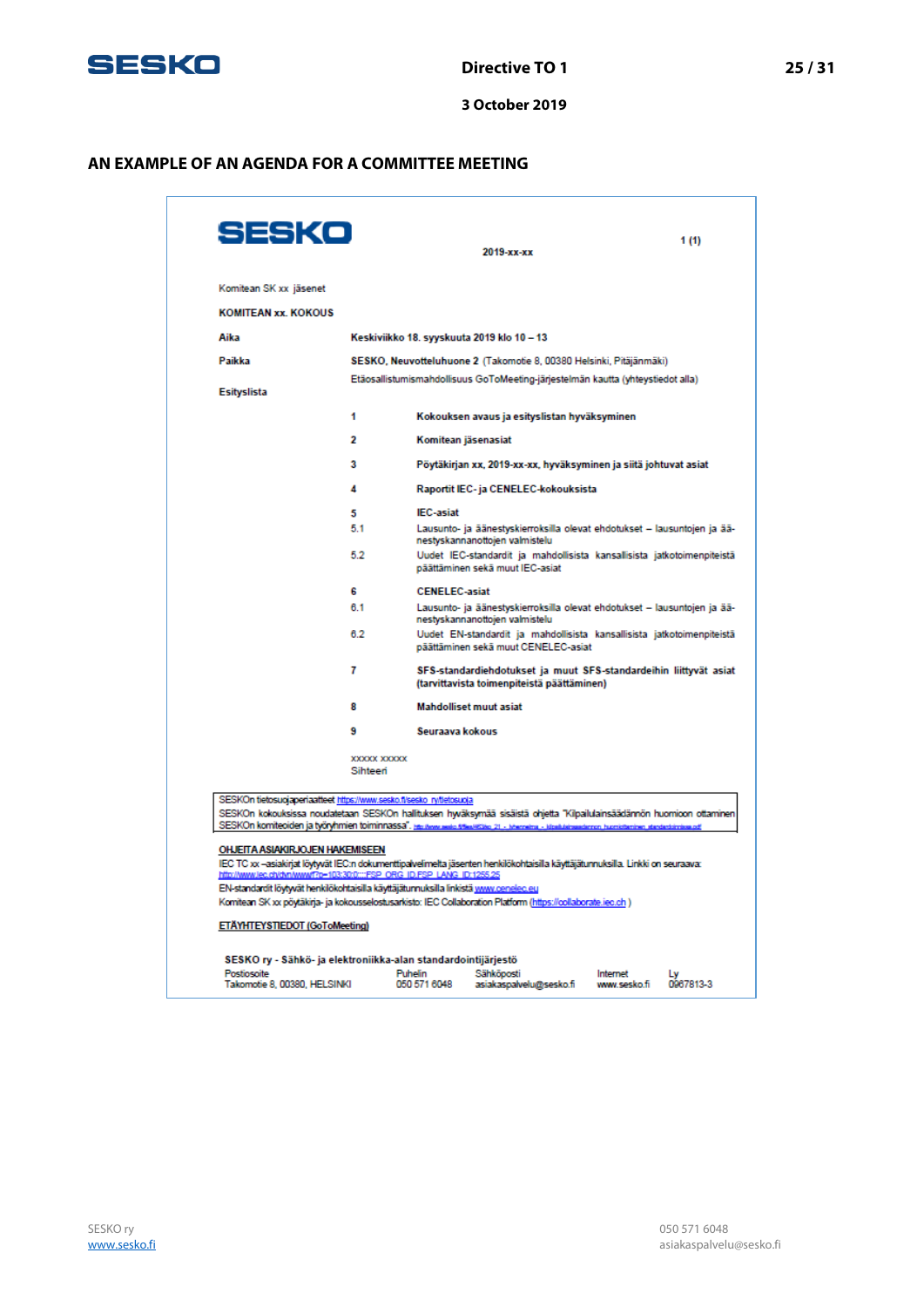

#### **AN EXAMPLE OF MINUTES OF A COMMITTEE MEETING**

| SESKO                                                                                                 |              |                                                               | PÖYTÄKIRJA (numero)                                                                                                                                                                                                                                                                                                                                                                                             | 1(1) |
|-------------------------------------------------------------------------------------------------------|--------------|---------------------------------------------------------------|-----------------------------------------------------------------------------------------------------------------------------------------------------------------------------------------------------------------------------------------------------------------------------------------------------------------------------------------------------------------------------------------------------------------|------|
| <b>SK xx Xxxxxxx</b>                                                                                  |              |                                                               | 2019-xx-xx                                                                                                                                                                                                                                                                                                                                                                                                      |      |
| <b>KOMITEAN xx. KOKOUS</b>                                                                            |              |                                                               |                                                                                                                                                                                                                                                                                                                                                                                                                 |      |
| Aika                                                                                                  |              | Xxx xx. xxxxkuuta 2019 klo 10 - 13                            |                                                                                                                                                                                                                                                                                                                                                                                                                 |      |
| Paikka                                                                                                |              |                                                               | SESKO, Neuvotteluhuone 2 (Takomotie 8, 00380 Helsinki, Pitäjänmäki)                                                                                                                                                                                                                                                                                                                                             |      |
| Läsnä                                                                                                 | <b>XXXXX</b> |                                                               |                                                                                                                                                                                                                                                                                                                                                                                                                 |      |
| Poissa                                                                                                | <b>XXXXX</b> |                                                               |                                                                                                                                                                                                                                                                                                                                                                                                                 |      |
| 1 Kokouksen avaus ja esityslistan hyväksyminen                                                        |              |                                                               |                                                                                                                                                                                                                                                                                                                                                                                                                 |      |
|                                                                                                       |              | syttiin kokouksen työjärjestykseksi.                          | Puheenjohtaja avasi kokouksen ja kokouskutsun yhteydessä lähetetty esityslista hyväk-                                                                                                                                                                                                                                                                                                                           |      |
| 2 Komitean jäsenasiat                                                                                 |              | Käsiteltäviä asioita ei ollut.                                |                                                                                                                                                                                                                                                                                                                                                                                                                 |      |
| 3  Pöytäkirjan xx, 2019-xx-xx, hyväksyminen ja siitä johtuvat asiat                                   |              |                                                               |                                                                                                                                                                                                                                                                                                                                                                                                                 |      |
|                                                                                                       |              |                                                               | Pöytäkirja hyväksyttiin muutoksitta ja todettiin seuraavat pöytäkirjasta johtuvat asiat                                                                                                                                                                                                                                                                                                                         |      |
| 4 Raportit IEC- ja CENELEC-kokouksista                                                                |              |                                                               |                                                                                                                                                                                                                                                                                                                                                                                                                 |      |
|                                                                                                       |              |                                                               | X.X raportoi työryhmän/komitean xx viime kokouksen tuloksista seuraavaa:                                                                                                                                                                                                                                                                                                                                        |      |
| 5 IEC-asiat                                                                                           |              |                                                               | 5.1 Lausunto- ja äänestyskierroksilla olevat ehdotukset – lausuntojen ja äänestyskannanottojen valmistelu<br>Xx/xxx/NP: Päätettiin äänestää standardointikohteen käynnistämisen puolesta, mutta ei<br>nimetä suomalaista asiantuntijaa ehdotusta valmistelevaan työryhmään.<br>Xx/xxx/CD Päätetiin esittää ehdotukseen seuraavat kommentit:<br>Xx/xxx/FDIS Päätettiin äänestää ehdotuksen hyväksymisen puolesta |      |
|                                                                                                       |              |                                                               | 5.2 Uudet IEC-standardit ja mahdollisista kansallisista jatkotoimenpiteistä päättäminen sekä muut IEC-asiat                                                                                                                                                                                                                                                                                                     |      |
|                                                                                                       |              |                                                               | Todettiin ilmestyneiksi seuraavat IEC-standardit:                                                                                                                                                                                                                                                                                                                                                               |      |
| 6 CENELEC-asiat                                                                                       |              |                                                               |                                                                                                                                                                                                                                                                                                                                                                                                                 |      |
|                                                                                                       |              | Käsiteltäviä asioita ei ollut.                                |                                                                                                                                                                                                                                                                                                                                                                                                                 |      |
| 7 SFS-standardiehdotukset ja muut SFS-standardeihin liittyvät asiat<br>7.1 Standardiehdotus SFS xxxxx |              |                                                               |                                                                                                                                                                                                                                                                                                                                                                                                                 |      |
|                                                                                                       |              |                                                               | Käsiteltiin ehdotukseen lausuntokierroksella saadut lausunnot ja päätettiin seuraavaa:                                                                                                                                                                                                                                                                                                                          |      |
| 7.2 Kansallisen standardin SFS xxxxx uusimistarve                                                     |              |                                                               |                                                                                                                                                                                                                                                                                                                                                                                                                 |      |
|                                                                                                       |              |                                                               | Todettiin kansallinen SFS-standardi vanhentuneeksi ja päätettiin esittää se kumottavaksi.                                                                                                                                                                                                                                                                                                                       |      |
| 8. Seuraava kokous.                                                                                   |              |                                                               | Komitean seuraava kokous pidetään xx.xx.20xx SESKOssa.                                                                                                                                                                                                                                                                                                                                                          |      |
|                                                                                                       |              | Xxxx Xxxx/Sihteeri                                            |                                                                                                                                                                                                                                                                                                                                                                                                                 |      |
|                                                                                                       |              | SESKO ry - Sähkö- ja elektroniikka-alan standardointijärjestö |                                                                                                                                                                                                                                                                                                                                                                                                                 |      |
|                                                                                                       |              |                                                               |                                                                                                                                                                                                                                                                                                                                                                                                                 |      |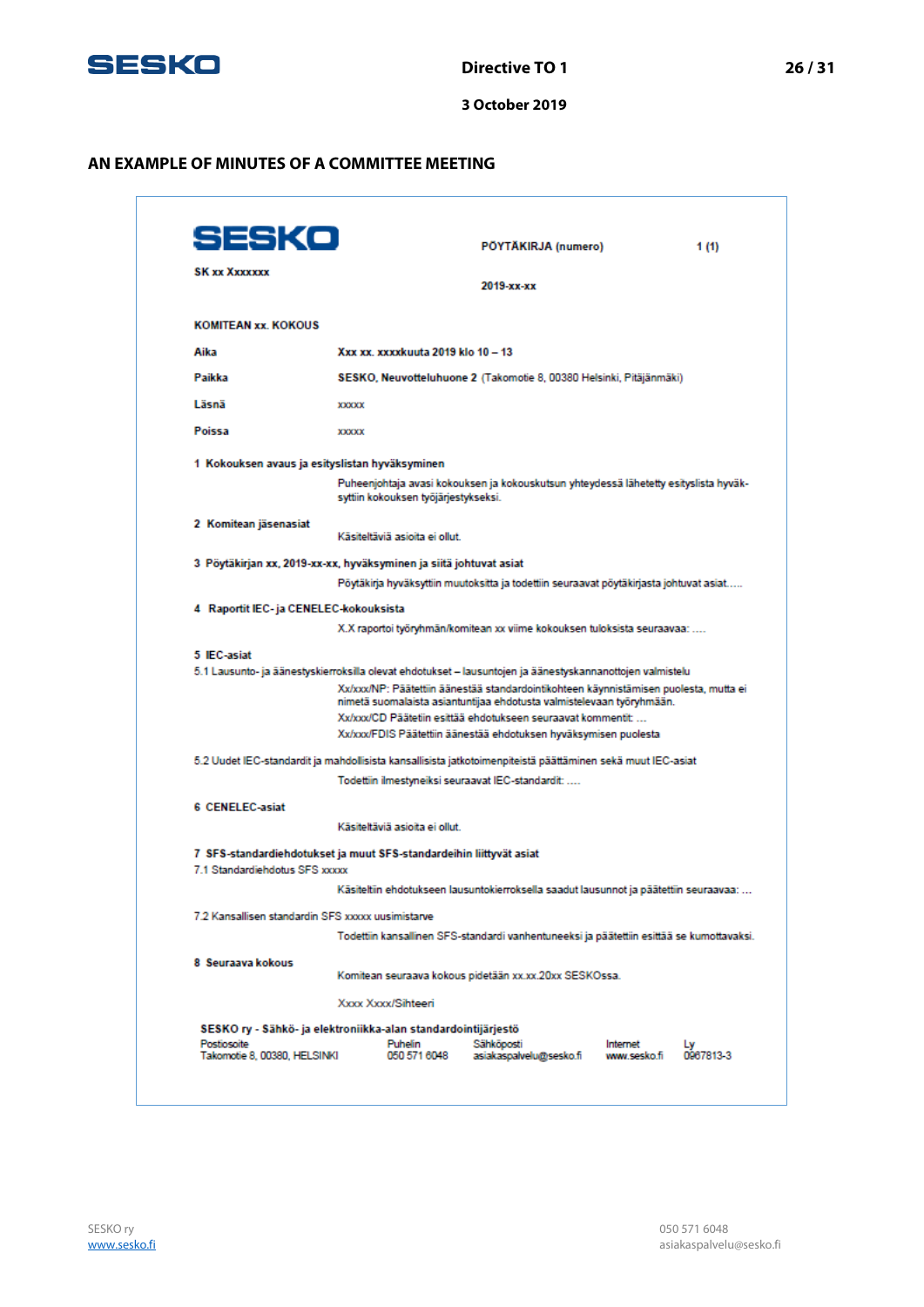

## **AN EXAMPLE OF A SUMMARY OF ENQUIRY STAGE COMMENTS**

|                                                              |                    | $20xx$ - $xx$ - $xx$ |                                   |          |       |  |
|--------------------------------------------------------------|--------------------|----------------------|-----------------------------------|----------|-------|--|
|                                                              |                    |                      |                                   |          |       |  |
| STANDARDIEHDOTUS SFS XXXX STANDARDIN NIMI                    |                    |                      |                                   |          |       |  |
| Lausuntoja pyydetty                                          | Esitetty muutoksia |                      | Ehdotetut muutokset<br>hyväksytty |          | Huom. |  |
|                                                              | Asiasisältöön      | Esitystapaan         | Kyllä                             | Osittain | Ei    |  |
| Energiateollisuus ry                                         |                    |                      |                                   |          |       |  |
| Eurofins Expert Services Oy                                  |                    |                      |                                   |          |       |  |
| Kunnossapitoyhdistys Promaint ry                             |                    |                      |                                   |          |       |  |
| Radioteknillinen Seura ry                                    |                    |                      |                                   |          |       |  |
| SGS Fimko Oy                                                 |                    |                      |                                   |          |       |  |
| Suomen Automaatioseura ry                                    |                    |                      |                                   |          |       |  |
| Suomen Radioamatööriliitto ry                                |                    |                      |                                   |          |       |  |
| Suomen Valoteknillinen Seura (SVS) ry                        |                    |                      |                                   |          |       |  |
| Sähkö- ja teleurakoitsijaliitto STUL ry                      |                    |                      |                                   |          |       |  |
| Sähköalojen Ammattiliitto ry                                 |                    |                      |                                   |          |       |  |
| Sähköinsinööriliitto ry                                      |                    |                      |                                   |          |       |  |
| Sähkömestarien ja Sähköyliasentajien ry                      |                    |                      |                                   |          |       |  |
| Sähkösuunnittelijat NSS ry                                   |                    |                      |                                   |          |       |  |
| Sähkötarkastusyhdistys SÄTY ry                               |                    |                      |                                   |          |       |  |
| Sähköteknisen Kaupan Liitto ry                               |                    |                      |                                   |          |       |  |
| Sähköturvallisuuden edistämiskeskus STEK<br>ry               |                    |                      |                                   |          |       |  |
| Teknologiateollisuus ry                                      |                    |                      |                                   |          |       |  |
| Telia Sonera Finland Oyj                                     |                    |                      |                                   |          |       |  |
| Turvallisuus- ja kemikaalivirasto TUKES                      |                    |                      |                                   |          |       |  |
| SFS:n lausuntopyyntöpalvelu<br>(linkki palveluun)            |                    |                      |                                   |          |       |  |
| SESKOn lausuntopyyntöluettelo 20xx/xx<br>(linkki luetteloon) |                    |                      |                                   |          |       |  |
|                                                              |                    |                      |                                   |          |       |  |
|                                                              |                    |                      |                                   |          |       |  |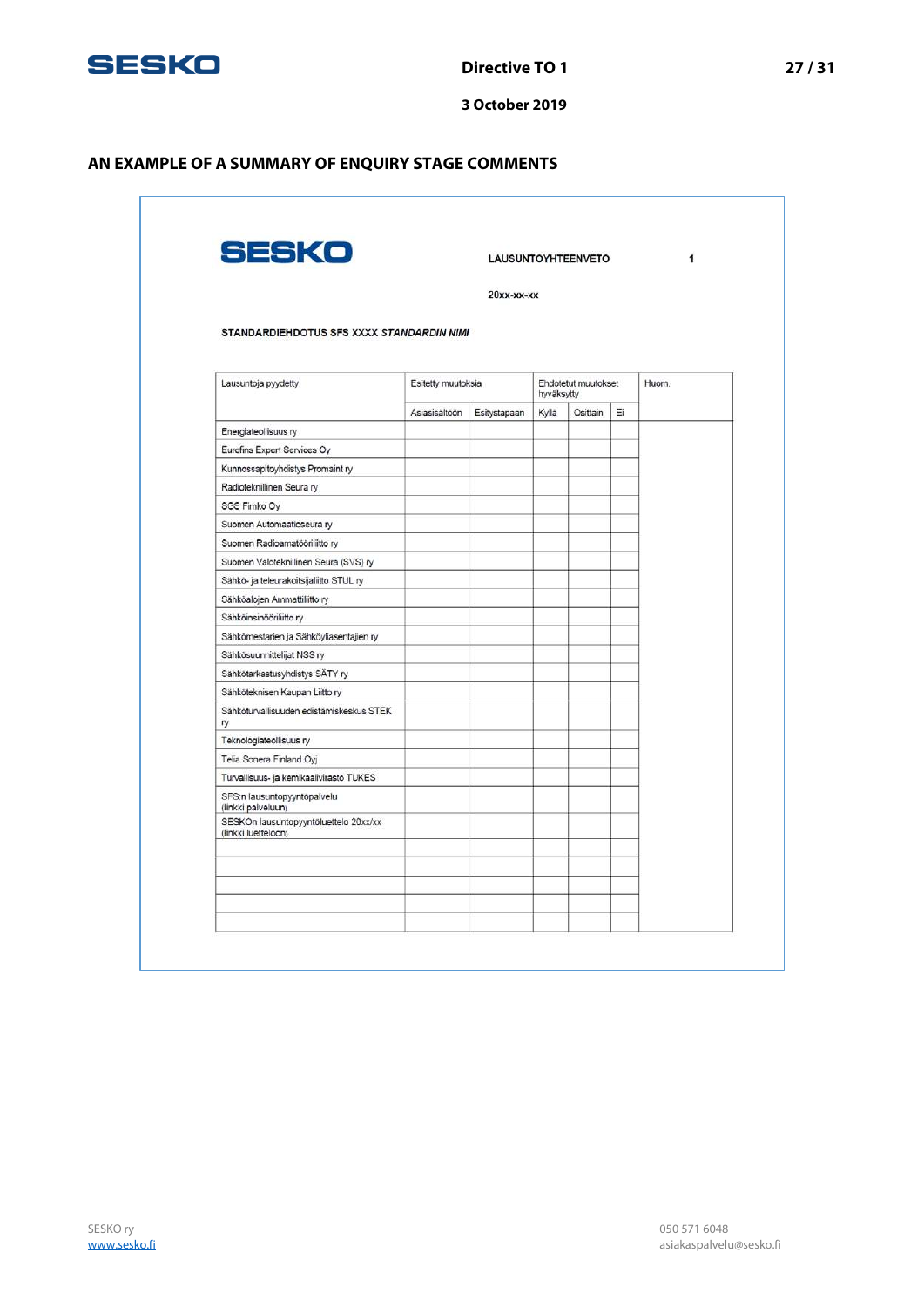

## **ANNEX B THE NATIONAL PROCESSING OF THE IEV TERMS VERIFIED BY A DATABASE PROCEDURE**

Terms defined in the IEC terminology database are processed at the national level in accordance with the procedure below.

- 1. The secretary of the SESKO SK 1 Terminology Committee will upload a new database proposal (evaluation) on [Collaboration Platform](https://collaborate.iec.ch/). The proposal shall contain the reasons for the amendment/addition/removal, as well as the technical content of proposals. When a new item is added to the Collaboration Platform, an email notification is automatically sent to all members of the SK 1 Terminology Committee. In addition, if necessary, the secretary sends the technical content of the proposal for information to the contact person of that SESKO technical committee (SESKO SK committee or followup group) to which the technical content of the proposal relates.
- 2. If members of SK 1 or members of the technical committee/follow-up group have comments on the technical content of the proposal, these comments shall be submitted to the SK 1 committee secretary within **six weeks** after the publication of the proposal on the Collaboration Platform. The last day for issuing comments will be announced when the proposal is distributed. Comments on the proposal will be discussed as appropriate, at the meeting of the SK 1 committee or by email before they are submitted to the IEC. The SK 1 committee secretary submits the comments to the IEC during the commenting period.
- 3. The secretary of the SK 1 Committee Terminology uploads a new database vote (validation) on the [Collaboration Platform](https://collaborate.iec.ch/). The validation process is identical to the evaluation (described in paragraph 1). The voting period is four weeks.
- 4. After the approval of the proposal, it will be processed at the next meeting of the SESKO SK 1 committee. The meeting will discuss and decide on the translation of the proposal and any other measures required. If the proposal is translated, it shall be decided which of the following publication methods will be selected:
	- a. the vocabulary translation is published only in IEC's [Electropedia](http://www.electropedia.org/)
	- b. the vocabulary is implemented as an SFS standard for publication as a i. pdf file
		- ii. the vocabulary is published as pdf and printed standards and the terms are published in the IEC Electropedia

The vocabulary is translated by adding Finnish terms to the existing IEC publication. In some cases, definitions can also be translated. If the vocabulary is published as a printed SFS standard, languages that are not commonly used in Finland will be excluded from the IEC publication in some cases. In addition to the English and German terms, usually also the Swedish and French terms are published in the SFS vocabulary (if they are included in the original IEC vocabulary).The languages published in the printed SFS vocabulary can be decided on case-by-case basis.

5. The criteria for translating the vocabulary are the same as for other standards to be translated. With the vocabularies, the financial return on the translation is not the most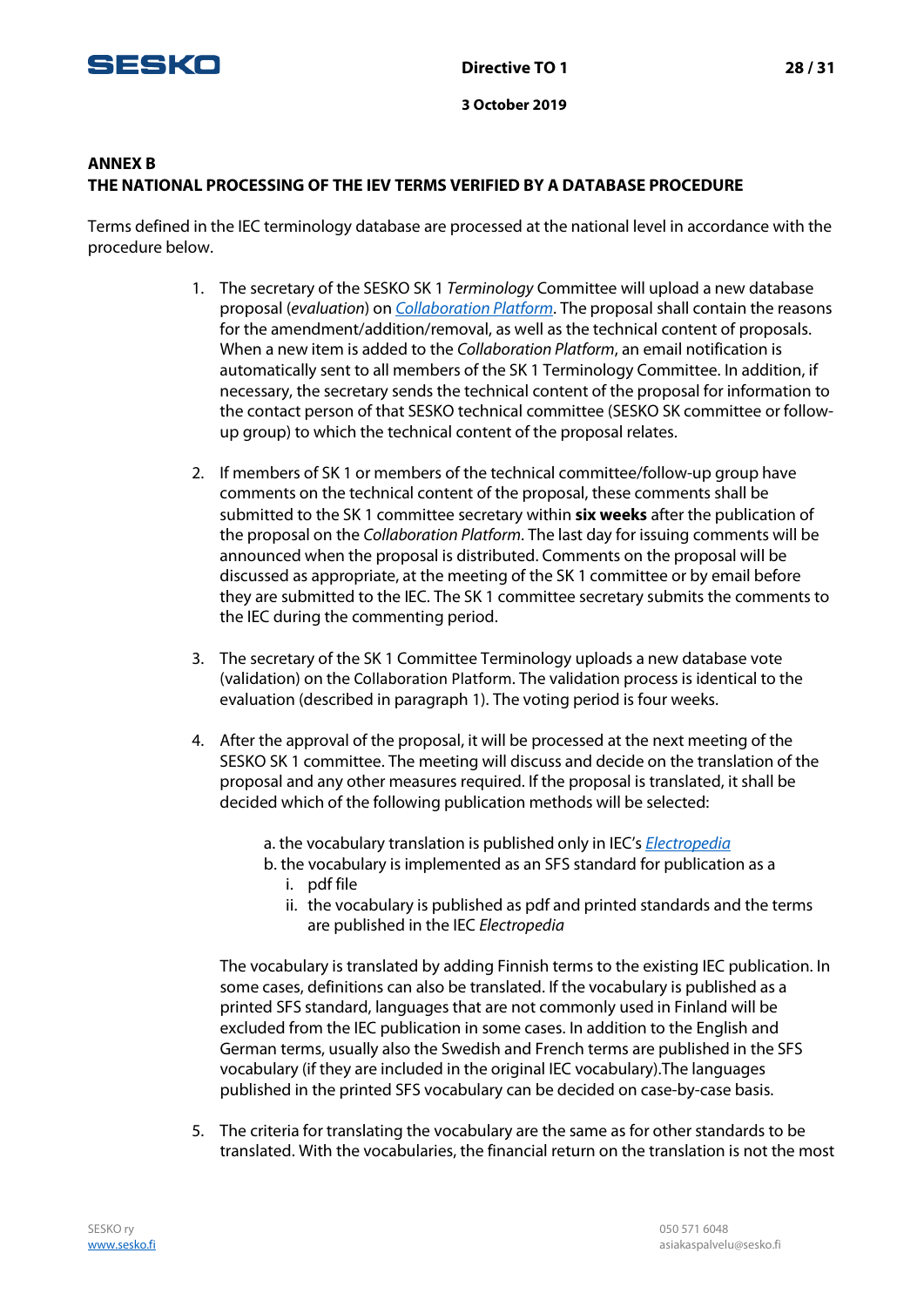

important criterion, but the importance of the translation shall be evaluated considering a horizontal need of the technical field of the glossary.

PLEASE NOTE. "Horizontal need" in this context refer to needs that fall within the scope of several technical committees and/or cover a wide technical subject area.

- 6. Regardless of the publication method (4a or 4b), the terms go through the enquiry process described in the implementation process of the SFS national standard (TO1, paragraph 7.5). This process ensures the quality, acceptability and consensus of the Finnish terms.
- 7. Decision on translating a vocabulary can also be made later than at the time of publication.
- 8. If the SFS vocabulary standard is withdrawn due to the abolishment or revision of an IEC publication, the translated terms will still be stored in Electropedia, unless there are justifiable technical reasons to delete them.

1) If an SFS standard is withdrawn due to the cancellation of the corresponding IEC publication, no action is expected, since the glossary will be deleted from Electropedia after its maintenance.

2) If the SFS standard is withdrawn due to a new edition of the corresponding IEC publication, the following options will be considered:

a) If the corresponding IEC publication has been divided into several publications, the SESKO SK 1 committee secretary will consider the new additions and their differences compared to the SFS standard. The SK 1 committee can decide on a case-by-case basis to translate all or only some of the parts. The original SFS standard will be withdrawn, and if the new publication is not translated, its Finnish terms will be considered as in section b).

b) If the corresponding IEC publication has been amended or new terms have been added and SK 1 decides to withdraw the SFS standard, the terms will be removed from *Electropedia* only if the term or its definition has changed in technical subject matter so that it no longer matches the original Finnish term. Following the withdrawal of the SFS Vocabulary Standard, the SK 1 committee secretary will review the terms of the withdrawn SFS Vocabulary Standard and ensure that they are removed from Electropedia.

9. The withdrawal of vocabulary standards will be discussed on a case-by-case basis at the meeting of the SK 1 committee, and, if necessary, an enquiry process for withdrawal shall be held in accordance with section 4.9 of SFS Guide 4.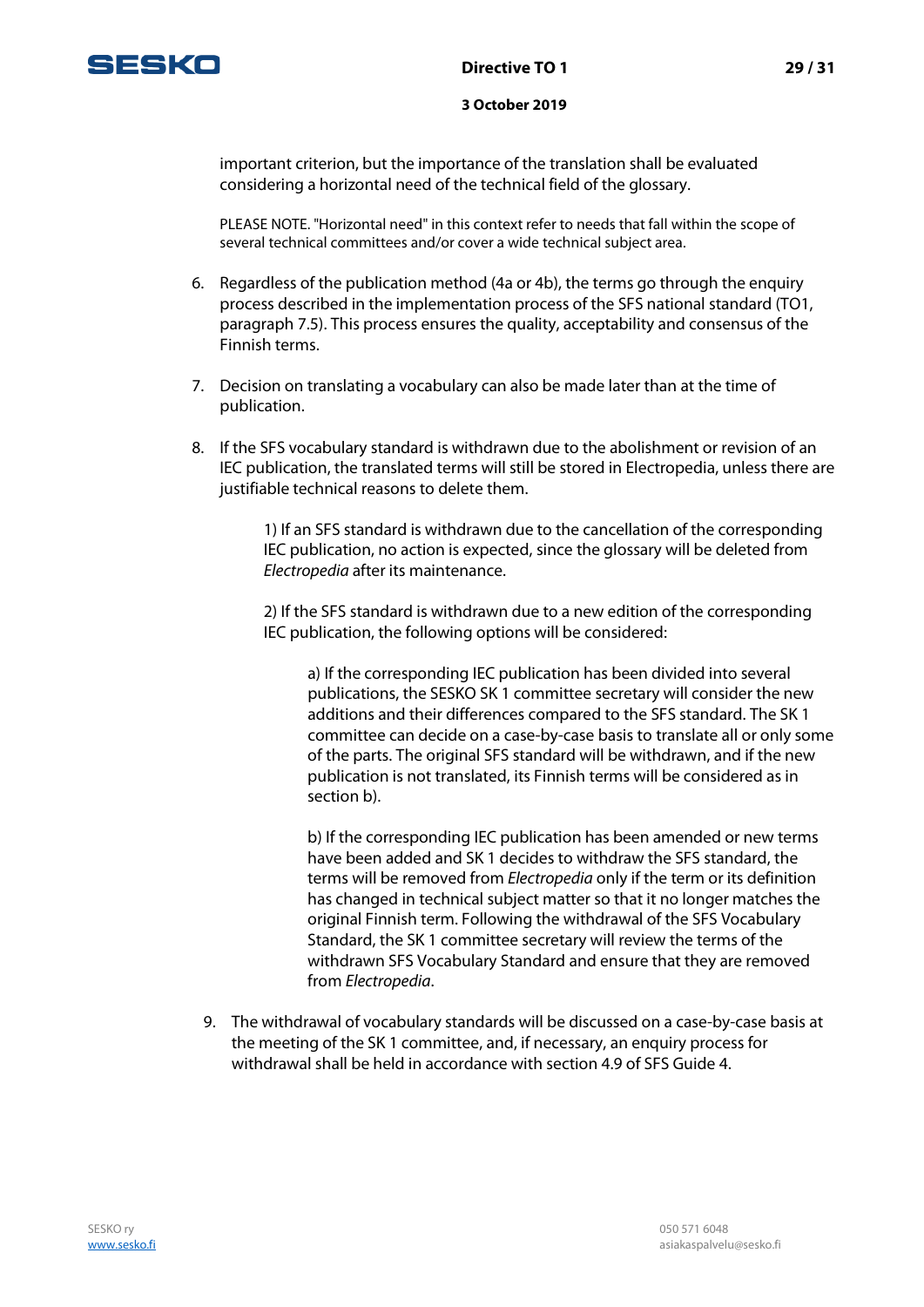

## **ANNEX C INITIALISMS COMMONLY USED IN STANDARDIZATION**

| <b>ACEA</b>    | <b>Advisory Committee on Environmental Aspects (IEC)</b>                                    |
|----------------|---------------------------------------------------------------------------------------------|
| <b>ACEC</b>    | <b>Advisory Committee on Electromagnetic Compatibility (IEC)</b>                            |
| <b>ACOS</b>    | <b>Advisory Committee on Safety (IEC)</b>                                                   |
| <b>ACSEC</b>   | Advisory Committee on Information security and data privacy (IEC)                           |
| <b>ACTAD</b>   | Advisory Committee on Electricity Transmission and Distribution (IEC)                       |
| AG             | <b>General Assembly (CENELEC)</b>                                                           |
| BT             | <b>Technical Board (CENELEC, CEN)</b>                                                       |
| <b>BTTF</b>    | <b>Technical Board Task Force (CENELEC)</b>                                                 |
| <b>BTWG</b>    | <b>Technical Board Working Group (CENELEC)</b>                                              |
| CAB            | <b>Conformity Assessment Board (IEC)</b>                                                    |
| CB             | <b>Council Board (IEC)</b>                                                                  |
| <b>CCA</b>     | <b>CENELEC Certification Agreement</b>                                                      |
| <b>CCMC</b>    | <b>CEN-CENELEC Management Centre</b>                                                        |
| CD             | Committee draft (IEC)                                                                       |
| <b>CDV</b>     | Committee draft for vote (IEC)                                                              |
| <b>CEN</b>     | <b>European Committee for Standardization</b>                                               |
| <b>CENELEC</b> | <b>European Committee for Electrotechnical Standardization</b>                              |
| <b>CIE</b>     | <b>International Commission on Illumination</b>                                             |
| <b>CIGRE</b>   | <b>Council on Large Electric Systems</b>                                                    |
| <b>CISPR</b>   | International Special Committee on Radio Interference                                       |
| CO             | Central Office (IEC)                                                                        |
| doa            | Latest date of announcement of the existence of the EN/HD/ENV at national level             |
|                | (CENELEC)                                                                                   |
| dop            | Latest date of publication of an identical national standard (CENELEC)                      |
| dor            | Date of ratification (CENELEC)                                                              |
| dow            | Latest date of withdrawal of conflicting national standards (CENELEC)                       |
| doc            | Date of cessation of presumption on conformity (EU)                                         |
| DC             | Document for comment (IEC)                                                                  |
| EN             | European Standard (CENELEC, CEN, ETSI)                                                      |
| <b>ETSI</b>    | <b>European Telecommunications Standards Institute</b>                                      |
| <b>FDIS</b>    | Final draft for International Standard (IEC)                                                |
| FprEN          | Final Draft European Standard (CENELEC, CEN, ETSI)                                          |
| HD             | Harmonization Document (CENELEC)                                                            |
| HQ             | Harmonization Questionnaire (CENELEC)                                                       |
| IEC            | <b>International Electrotechnical Commission</b>                                            |
| <b>IECEE</b>   | <b>Conformity Testing and Certification of Electrical Equipment (IEC)</b>                   |
| <b>IECEX</b>   | IEC scheme for the certification to standards for electrical equipment for explosive        |
|                | atmospheres (IEC)                                                                           |
| <b>IECQ</b>    | <b>IEC Quality Assessment System for Electronic Components (IEC)</b>                        |
| <b>IECRE</b>   | IEC system for certification to standards relating to equipment for use in renewable energy |
|                | applications                                                                                |
| <b>ISO</b>     | <b>International Organization for Standardization</b>                                       |
| <b>ITU</b>     | <b>International Telecommunication Union</b>                                                |
| <b>NC</b>      | National Committee (IEC, CENELEC)                                                           |
| <b>NOREK</b>   | Nordiska Elektrotekniska Kommissionerna                                                     |
| <b>NP</b>      | New work item proposal (IEC)                                                                |
| PAS            | <b>Publicly Available Specification</b>                                                     |